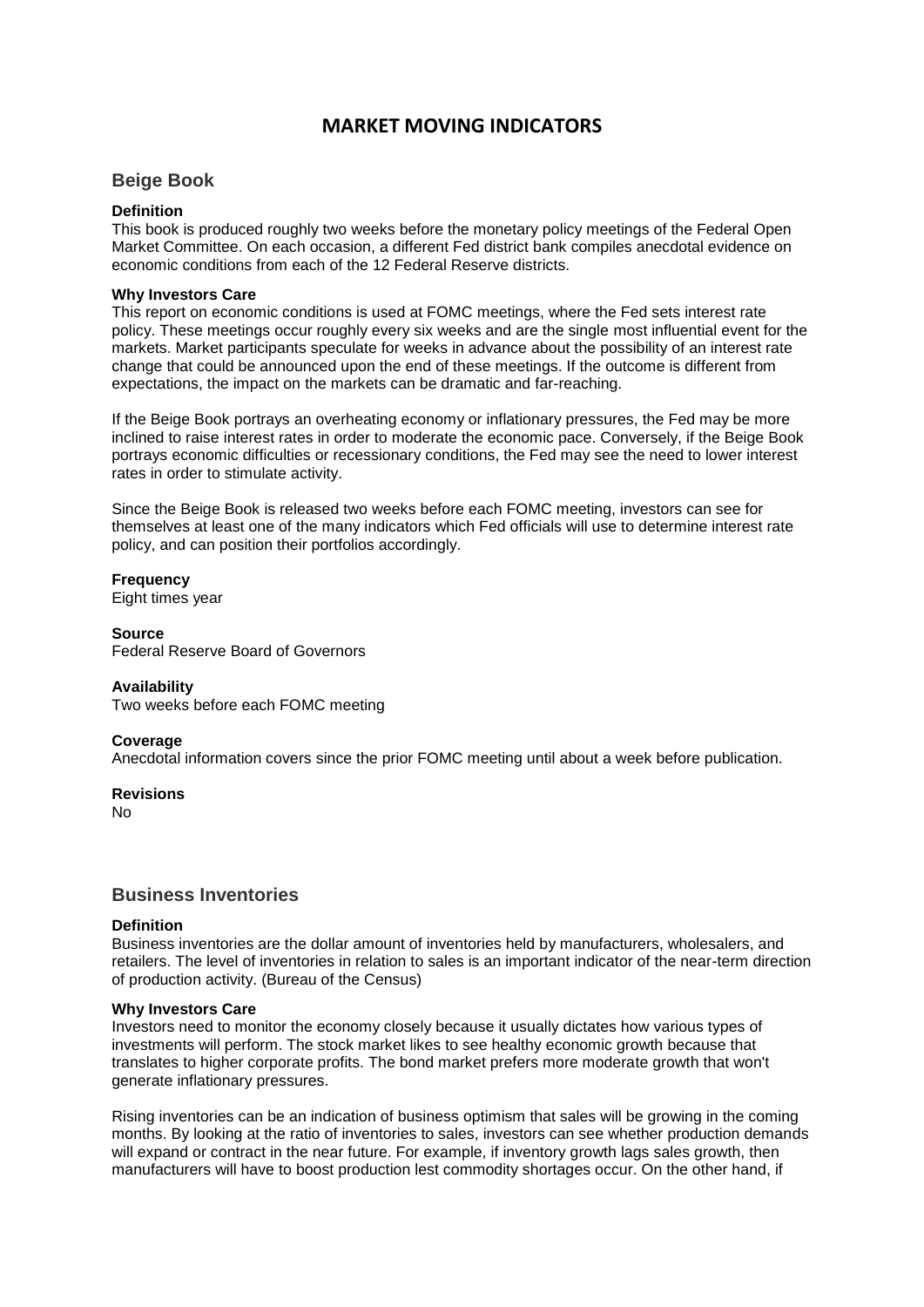unintended inventory accumulation occurs (that is, sales do not meet expectations), then production will probably have to slow while those inventories are worked down. In this manner, the business inventory data provide a valuable forward-looking tool for tracking the economy.

# **Frequency**

**Monthly** 

## **Source**

Census Bureau, U.S. Department of Commerce

# **Availability**

Mid-month

# **Coverage**

Data are for two months prior to release month. Data for June are released in August.

**Revisions**

Yes

# **Chicago PMI**

# **Definition**

The Institute of Supply Management - Chicago compiles a survey and a composite diffusion index of business conditions in the Chicago area. The survey is conducted by Kingsbury International, LTD. Manufacturing and non-manufacturing firms are both surveyed. Hence, it is not directly comparable to pure manufacturing surveys. Readings above 50 percent indicate an expanding business sector.

# **Why Investors Care**

The official name of this report is ISM - Chicago although it is commonly referred to as the Chicago PMI. ISM stands for Institute for Supply Management while PMI is shorthand for purchasing managers' index. The traditional name goes back to the years when the ISM was called the National Association of Purchasing Management. Investors should track economic data like the Chicago PMI to understand the economic backdrop for the various markets. The stock market likes to see healthy economic growth because that translates to higher corporate profits. The bond market prefers a moderate growth environment that won't generate inflationary pressures. The Chicago PMI gives a detailed look at the Chicago region's manufacturing and non-manufacturing sectors. Many market players don't realize that non-manufacturing activity is covered in this index and tend to focus on the manufacturing side only. On its own, it can be viewed as a regional indicator of general business activity. Some of the Chicago PMI's sub-indexes also provide insight on commodity prices and other clues on inflation. One should be aware that Kingsbury International, LTD releases the monthly report to those with private subscriptions three minutes prior to release to the media. This may account for occasional market activity just prior to public release.

This survey is somewhat local in nature - reflecting overall economic activity in the Chicago area. But many see the Chicago PMI as being representative of the overall economy.

Markets focus on the overall index - the Business Barometer which many refer to as the Chicago PMI. The breakeven point for the index is 50. Readings above 50 indicate positive growth while numbers below 50 indicate contraction. The farther the reading is from 50, the more rapid the pace of growth or decline.

# **Frequency**

Monthly

## **Source**

Kingsbury International, LTD and Institute for Supply Management - Chicago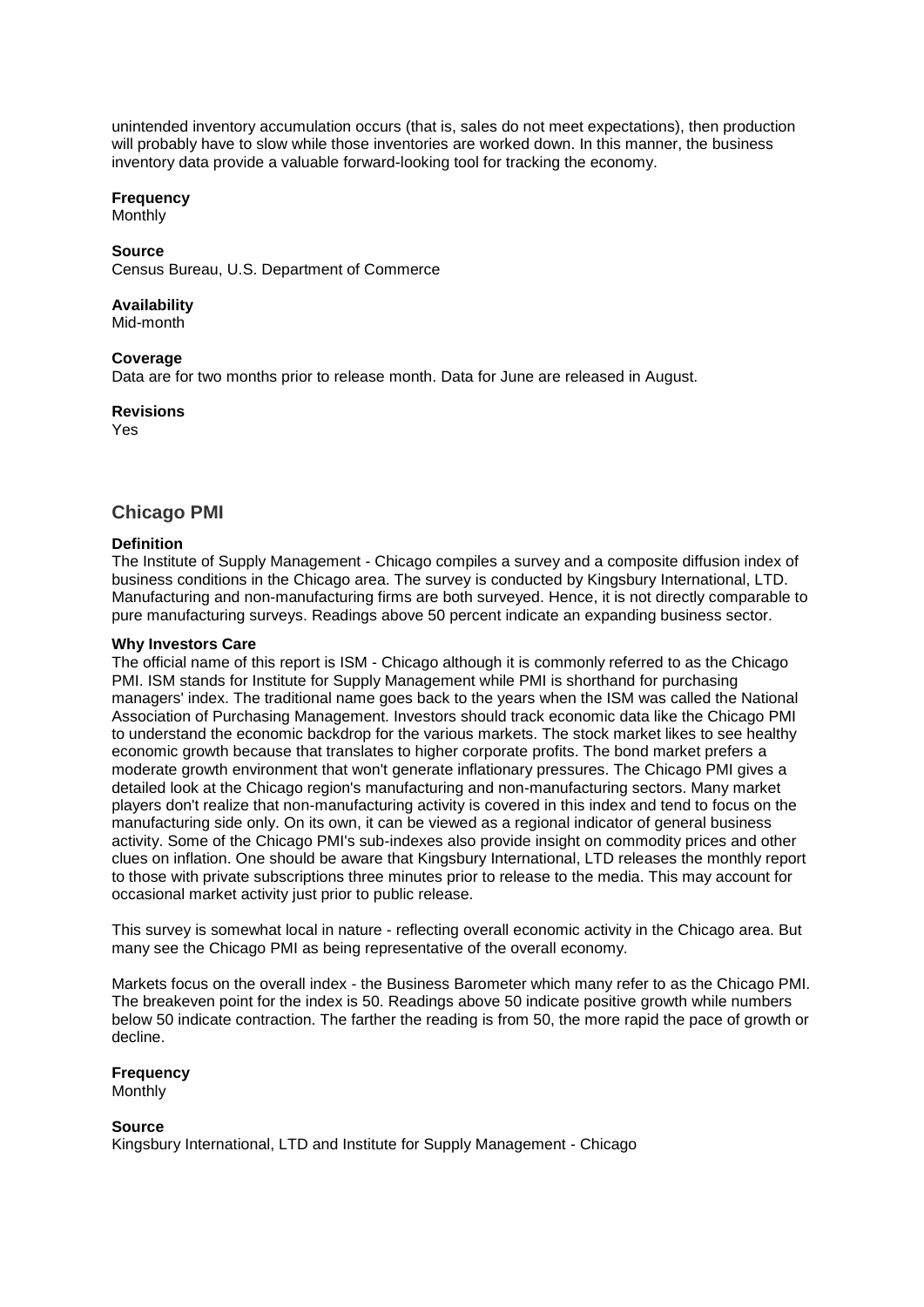## **Availability**

Last business day of the month

## **Coverage**

Data are for the current month. Data for June are released in June.

## **Revisions**

No.

# **Construction Spending**

# **Definition**

The dollar value of new construction activity on residential, non-residential, and public projects. Data are available in nominal and real (inflation-adjusted) dollars.

#### **Why Investors Care**

Construction spending has a direct bearing on stocks, bonds and commodities because it is a part of the economy that is affected by interest rates, business cash flow and even federal fiscal policy. In a more specific sense, trends in the construction data carry valuable clues for the stocks of home builders and large-scale construction contractors. Commodity prices such as lumber are also very sensitive to housing industry trends.

Businesses only put money into the construction of new factories or offices when they are confident that demand is strong enough to justify the expansion. The same goes for individuals making the investment in a home.

A portion of construction spending is related to government projects such as education buildings as well a highways and streets. While investors are more concerned with private construction spending, the government projects put money in the hands of laborers who then have more money to spend on goods and services.

On a technical note, construction outlays for private residential, private nonresidential, and government are key inputs into three components of GDP--residential investment, nonresidential structures investment, and the structures portion of government expenditures.

That is why construction spending is a good indicator of the economy's momentum.

**Frequency** Monthly

**Source** Census Bureau, U.S. Department of Commerce

**Availability** First week of the month

#### **Coverage**

Data are for two months prior to release month. Data for June are released in August.

**Revisions**

Yes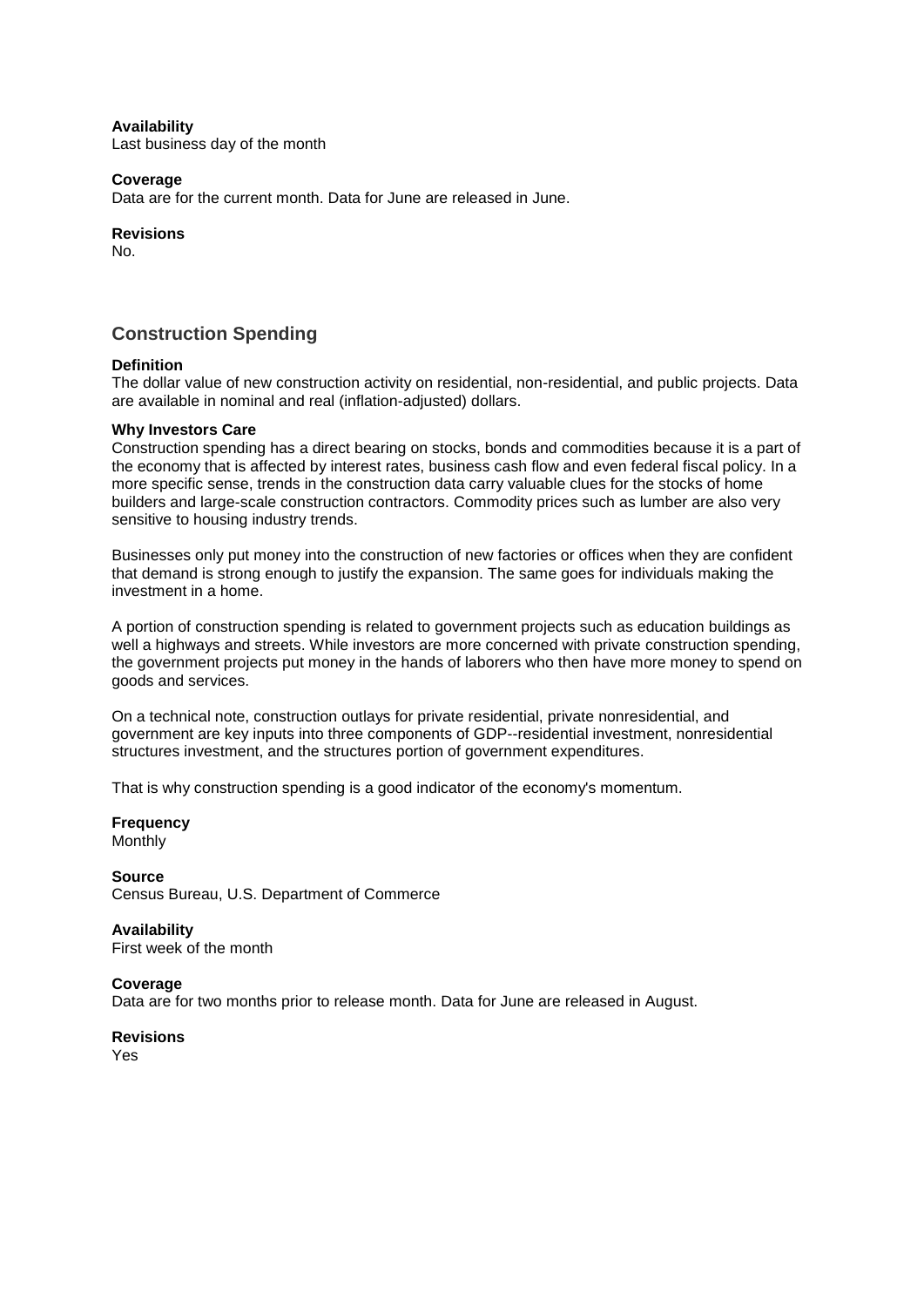# **Consumer Confidence**

## **Definition**

The Conference Board compiles a survey of consumer attitudes on present economic conditions and expectations of future conditions. Five thousand consumers across the country are surveyed each month. While the level of consumer confidence is associated with consumer spending, the two do not move in tandem each and every month.

## **Why Investors Care**

The pattern in consumer attitudes can be a key influence on stock and bond markets. Consumer spending drives two-thirds of the economy and if the consumer is not confident, the consumer will not be willing to pull out the big bucks. Confidence impacts consumer spending which affects economic growth. For stocks, strong economic growth translates to healthy corporate profits and higher stock prices. For bonds, the focus is whether economic growth goes overboard and leads to inflation. Ideally, the economy walks that fine line between strong growth and excessive (inflationary) growth. This balance was achieved through much of the nineties. For this reason alone, investors in the stock and bond markets enjoyed huge gains during the bull market of the 1990s. Consumer confidence did shift down in tandem with the equity market between 2000 and 2002 and then recovered in 2003 and 2004. More recently, the credit crunch and recession led confidence downward and consumer spending has been contracting in tandem.

Since consumer spending accounts for such a large portion of the economy, the markets are always eager to know what consumers are up to and how they might behave in the near future. The more confident consumers are about the economy and their own personal finances, the more likely they are to spend. It's easy to see how this index of consumer attitudes gives insight to the direction of the economy. Just note that changes in consumer confidence and retail sales don't move in tandem month by month.

**Frequency** Monthly

**Source** The Conference Board

## **Availability**

Last week of the month

## **Coverage**

Data are for same month as tje release month. Data for June are released in June.

## **Revisions**

Yes

# **Consumer Price Index**

## **Definition**

The consumer price index is available nationally by expenditure category and by commodity and service group for all urban consumers (CPI-U) and wage earners (CPI-W). All urban consumers are a more inclusive group, representing about 87 percent of the population. The CPI-U is the more widely quoted of the two, although cost-of-living contracts for unions and Social Security benefits are usually tied to the CPI-W, because it has a longer history. Monthly variations between the two are slight.

The CPI is also available by size of city, by region of the country, for cross-classifications of regions and population-size classes, and for many metropolitan areas. The regional and city CPIs are often used in local contracts.

The Bureau of Labor Statistics also produces a chain-weighted index called the Chained CPI. This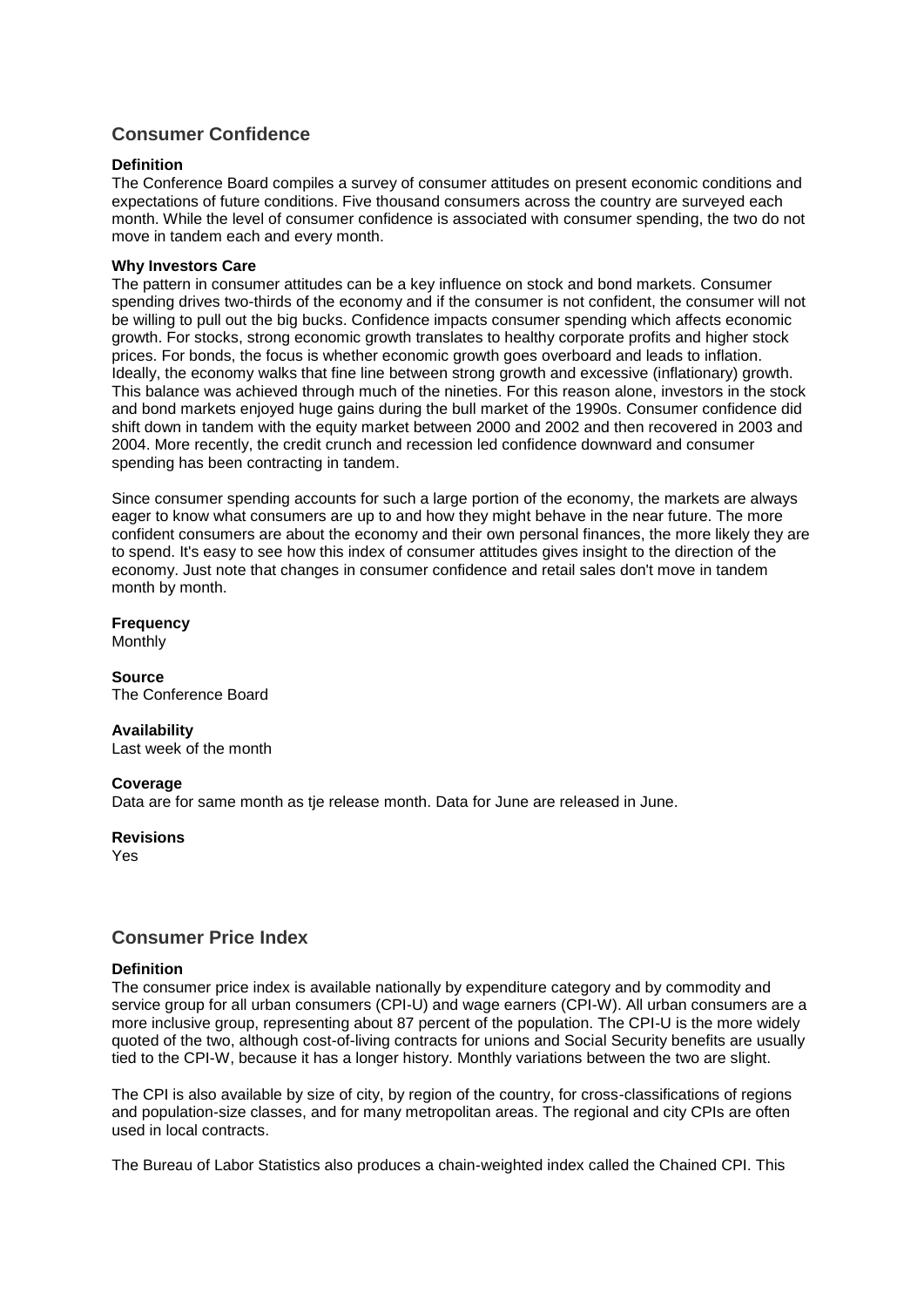measures a variable basket of goods and services whereas the regular CPI-U and CPI-W measure a fixed basket of goods and services. The Chained CPI is similar to the personal consumption expenditure deflator that is closely monitored by the Federal Reserve Board.

#### **Why Investors Care**

The consumer price index is the most widely followed monthly indicator of inflation. An investor who understands how inflation influences the markets will benefit over those investors that do not understand the impact.

Inflation is an increase in the overall prices of goods and services. The relationship between inflation and interest rates is the key to understanding how indicators such as the CPI influence the marketsand your investments.

If someone borrows \$100 dollars from you today and promises to repay it in one year with interest, how much interest should you charge? The answer depends largely on inflation as you know the \$100 will not be able to buy the same amount of goods and services a year from now. The CPI tells us that prices rose 4.2 percent in the U.S. over 2007. To recoup your purchasing power, you would have to charge 4.2 percent interest. You might want to add one or two percentage points to cover default and other risks, but inflation remains the key factor behind the interest rate you charge.

Inflation (along with various risks) basically explains how interest rates are set on everything from your mortgage and auto loans to Treasury bills, notes and bonds. As the rate of inflation changes and as expectations on inflation change, the markets adjust interest rates. The effect ripples across stocks, bonds, commodities, and your portfolio, often in a dramatic fashion.

#### **Importance**

The consumer price index is the most widely followed monthly indicator of inflation. The CPI is considered a cost-of-living measure since it is used to adjust contracts of all types that are tied to inflation. Labor contracts are tied to changes in the CPI; Social Security payments are tied to the CPI; and even tax brackets are tied to the consumer price index.

For monetary policy, the Federal Reserve generally follows "headline" and "core" inflation. This latter measure excludes the volatile food and energy components. The Fed's preferred inflation measure is not the CPI but the personal consumption price index because it reflects what consumers are actually buying during any given period-the component weights are updated annually while those for the CPI are updated infrequently. However, the subcomponent price data of the CPI are used to compile the PCE price index (PCE prices are released almost two weeks after the CPI). Thus, the CPI and the PCE price index are inextricably linked. In the long run, the overall CPI and core CPI track each other.

# **Interpretation**

The bond market will rally (fall) when increases in the CPI are small (large). The equity market rallies with the bond market because low inflation promises low interest rates and is good for profits.

Economic data tends to be volatile from month to month; the CPI is no exception. Large fluctuations in the consumer price index are often due to the food and energy components. Weather conditions affect both to a large extent. OPEC, the oil cartel, also affects energy prices. As a result, economists and financial market participants prefer to monitor the CPI excluding food and energy prices for its greater monthly stability. This is also referred to as the "core" CPI. Oddly enough, items that make part of the "core" also include discretionary goods and services. And while food and energy prices are excluded because of their monthly volatility, what can be more "core" than food and energy? Food and energy prices account for a little more than one-fifth of the CPI.

The consumer price index has evolved over time as consumer expenditures changed. Commodities now make up only 40 percent of the index and the remaining 60 percent are services. It is useful to monitor goods and services separately since prices of goods are more volatile than prices of services.

Usually, when investors refer to the real rate of interest, they use the year-over-year rise in the CPI to subtract from an interest rate, such as the 10-year Treasury note. Consumer prices rose 2.5 percent from June 2004 to June 2005; the 10-year Treasury note averaged 4.0 percent in June 2005. The Treasury yield less the inflation rate put the real interest rate at 1.5 percent for the month.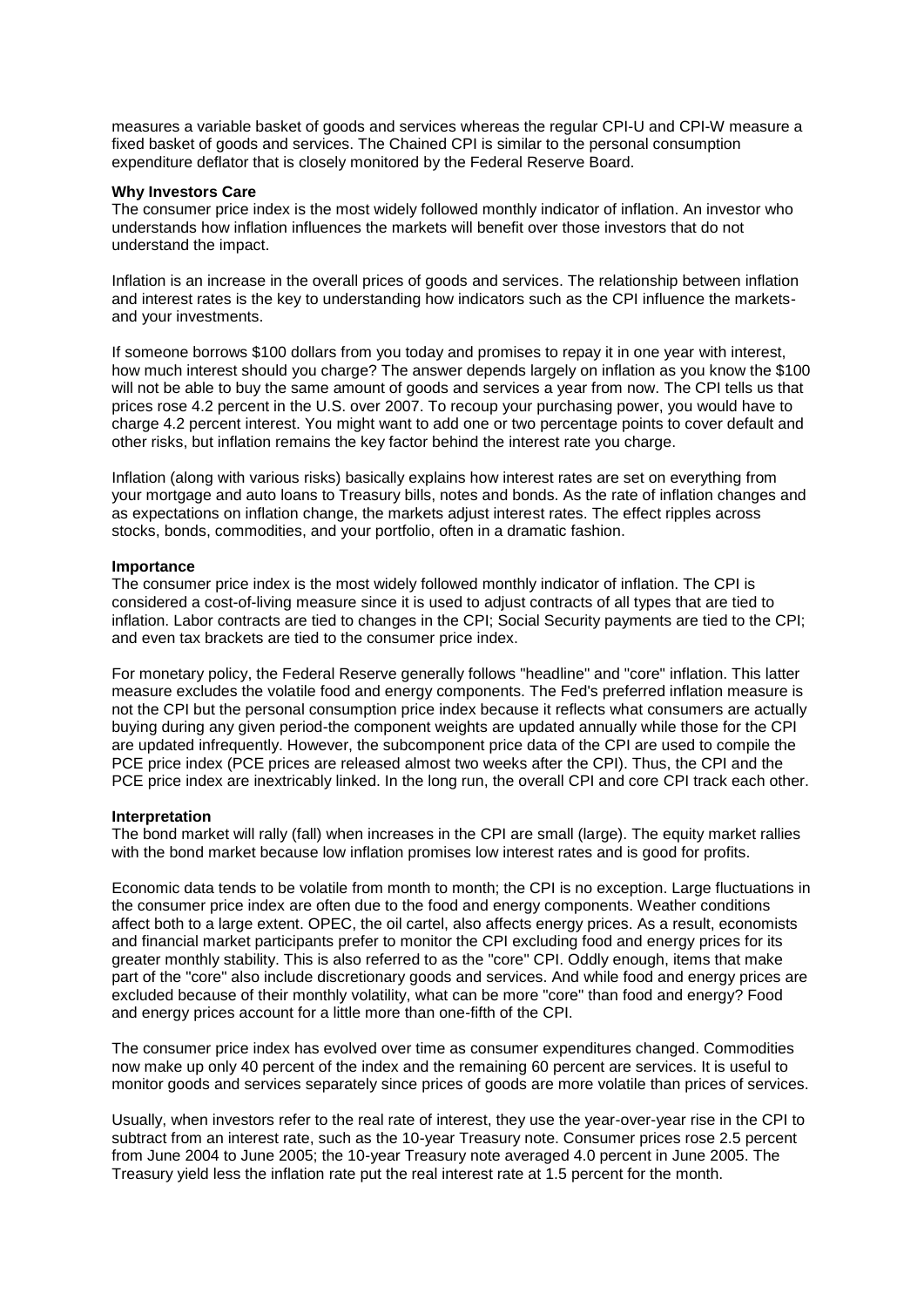# **Frequency**

**Monthly** 

## **Source**

Bureau of Labor Statistics (BLS), U.S. Department of Labor

## **Availability**

Around mid-month.

#### **Coverage**

Data are for one month prior to release month. Data for June are released in July.

**Revisions** No

# **Consumer Credit**

## **Definition**

The dollar value of consumer installment credit outstanding. Changes in consumer credit indicate the state of consumer finances and portend future spending patterns.

#### **Why Investors Care**

Growth in consumer credit can hold positive or negative implications for the economy and markets. Economic activity is stimulated when consumers borrow within their means to buy cars and other major purchases. On the other hand, if consumers pile up too much debt relative to their income levels, they may have to stop spending on new goods and services just to pay off old debts. That could put a big dent in economic growth.

The demand for credit also has a direct bearing on interest rates. If the demand to borrow money exceeds the supply of willing lenders, interest rates rise. If credit demand falls and many willing lenders are fighting for customers, they may offer lower interest rates to attract business.

Financial market players focus less attention on this indicator because it is reported with a long lag relative to other consumer information. Long term investors who do pay attention to this report will have a greater understanding of consumer spending ability. This will give them a lead on investment alternatives. Also, during times of distress in credit markets, consumer credit can give an idea about how willing banks are willing to lend.

## **Frequency**

**Monthly** 

**Source** Federal Reserve Board of Governors

## **Availability**

Around the fifth business day of each month.

**Coverage**

Data are for two months prior to release month. Data for June are released in August.

**Revisions** Yes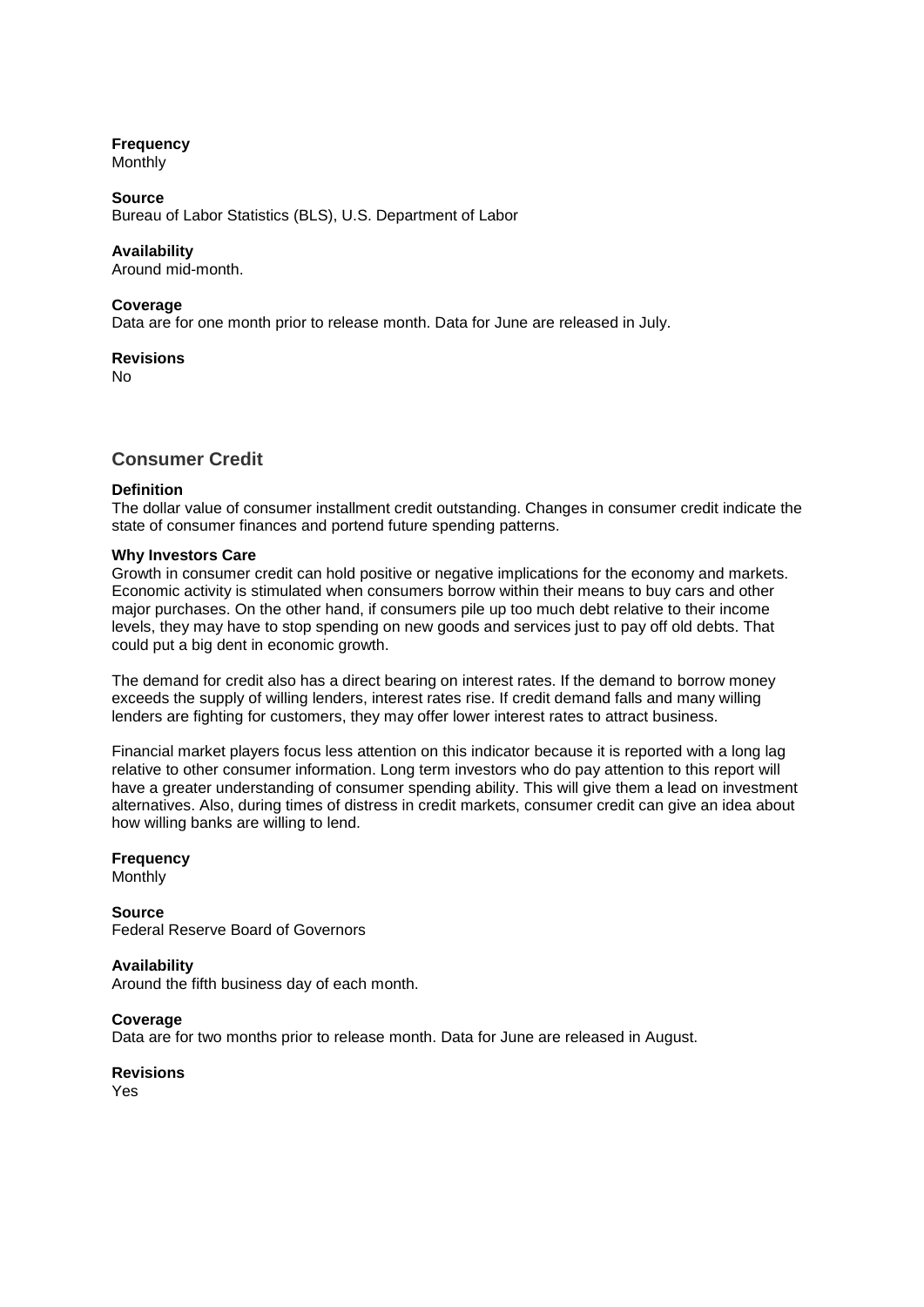# **Consumer Sentiment**

# **Definition**

The University of Michigan's Consumer Survey Center questions 500 households each month on their financial conditions and attitudes about the economy. Consumer sentiment is directly related to the strength of consumer spending. Consumer confidence and consumer sentiment are two ways of talking about consumer attitudes. Among economic reports, consumer sentiment refers to the Michigan survey while consumer confidence refers to The Conference Board's survey.

## **Why Investors Care**

The pattern in consumer attitudes and spending is often the foremost influence on stock and bond markets. For stocks, strong economic growth translates to healthy corporate profits and higher stock prices. For bonds, the focus is whether economic growth goes overboard and leads to inflation. Ideally, the economy walks that fine line between strong growth and excessive (inflationary) growth. This balance was achieved through much of the nineties. For this reason alone, investors in the stock and bond markets enjoyed huge gains during the bull market of the 1990s. Consumer confidence did shift down in tandem with the equity market between 2000 and 2002 and then recovered in 2003 and 2004. More recently, the credit crunch and surge in gasoline prices led confidence downward in 2007. Despite a drop in gasoline prices, 2008 saw sentiment near record lows due to recession, a precipitous fall in stock prices, and fragile credit markets. However, consumer sentiment helped to confirm the easing of recession during 2009 as this index slowly rose from earlier lows.

Consumer spending accounts for more than two-thirds of the economy, so the markets are always dying to know what consumers are up to and how they might behave in the near future. The more confident consumers are about the economy and their own personal finances, the more likely they are to spend. With this in mind, it's easy to see how this index of consumer attitudes gives insight to the direction of the economy. Just note that changes in consumer confidence and retail sales don't move in tandem month by month.

# **Frequency**

Monthly

## **Source**

The Institute for Social Research (ISR) of the University of Michigan and jointly distributed with Thomson Reuters.

## **Availability**

Twice monthly. Preliminary estimates for a month are released at mid-month. Final estimates for a month are released near the end of the month.

## **Coverage**

Data are for the same month as the release month. Data for June are released in June.

## **Revisions**

Yes

# **Durable Goods Orders**

## **Definition**

Durable goods orders reflect the new orders placed with domestic manufacturers for immediate and future delivery of factory hard goods. The first release, the advance, provides an early estimate of durable goods orders. About two weeks later, more complete and revised data are available in the factory orders report. The data for the previous month are usually revised a second time upon the release of the new month's data.

Durable goods orders are available nationally by both industry and market categories. A new order is accompanied by a legally binding agreement to purchase for immediate or future delivery. Advance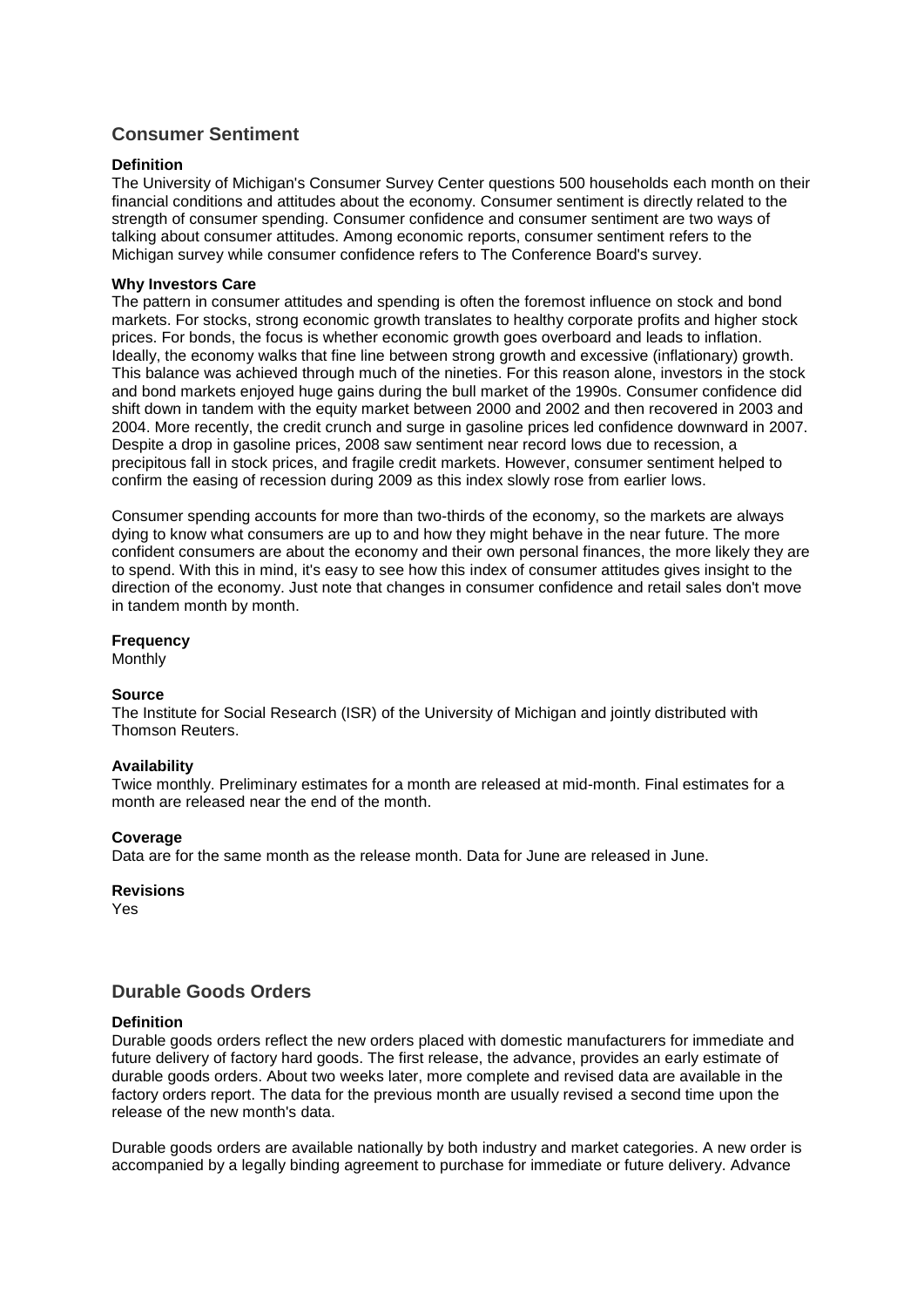durable goods orders no longer include data on semiconductors since semiconductor manufacturers stopped releasing this information to the Census Bureau.

The advance durable goods report also contains information on shipments, unfilled orders and inventories. Shipments represent deliveries made, valued at net selling price after discounts and allowances, excluding freight charges and excise taxes. Semiconductor data are available for shipments and inventories. Unfilled orders are those received but not yet delivered.

In 2001, the Census Bureau shifted from the standard industrial classification (SIC) system to the North American Industrial Classification System (NAICS). This caused some realignment of major industry classifications. Given the significant revisions incurred, the historical data now begin in 1992.

#### **Why Investors Care**

Investors want to keep their finger on the pulse of the economy because it usually dictates how various types of investments will perform. Rising equity prices thrive on growing corporate profits which in turn stem from healthy economic growth. Healthy economic growth is not necessarily a negative for the bond market, but bond investors are highly sensitive to inflationary pressures. When the economy is growing too quickly and can't meet demand, it can pave the road for inflation. By tracking economic data such durable goods orders, investors will know what the economic backdrop is for these markets and their portfolios.

Orders for durable goods show how busy factories will be in the months to come, as manufacturers work to fill those orders. The data not only provide insight to demand for items such as refrigerators and cars, but also business investment such as industrial machinery, electrical machinery and computers. If companies commit to spending more on equipment and other capital, they are obviously experiencing sustainable growth in their business. Increased expenditures on investment goods set the stage for greater productive capacity in the country and reduce the prospects for inflation.

Durable goods orders tell investors what to expect from the manufacturing sector, a major component of the economy, and therefore a major influence on their investments.

#### **Importance**

Durable goods orders are a leading indicator of industrial production and capital spending.

#### **Interpretation**

The bond market will rally (fall) when durable goods orders are weak (strong). A moderately healthy report for new orders bodes well for corporate profits and the stock market, however. Durable goods orders are one of the most volatile economic indicators reported in the month and this series can be revised by significant amounts from one month to the next. More than any other indicator, it is imperative to follow either three-month moving averages of the monthly levels or year-over-year percent changes. These adjustments smooth out the monthly variability and provide a clearer picture of the trend in the manufacturing sector.

Whenever economic indicators are particularly volatile, it becomes customary to exclude the more variable components from the total. For instance, market players exclude defense orders and transportation orders from durable goods because these fluctuate more than the overall total. Incidentally, aircraft orders are the guilty culprit, which are included in both of these categories. Airplanes are ordered in quantity, not one at a time. Analysts exclude the categories containing aircraft orders because they obscure the underlying trend, not because the aircraft industry is unimportant.

Economists closely watch nondefense capital goods orders as a leading indicator of capital spending. Aircraft can be excluded to increase the stability of the series.

Durable goods orders are measured in nominal dollars. Economic performance depends on real, rather than nominal growth rates. One can compare the trend growth rate in durable goods orders with that of the PPI for finished goods to assess the growth rate in real orders.

**Frequency** Monthly.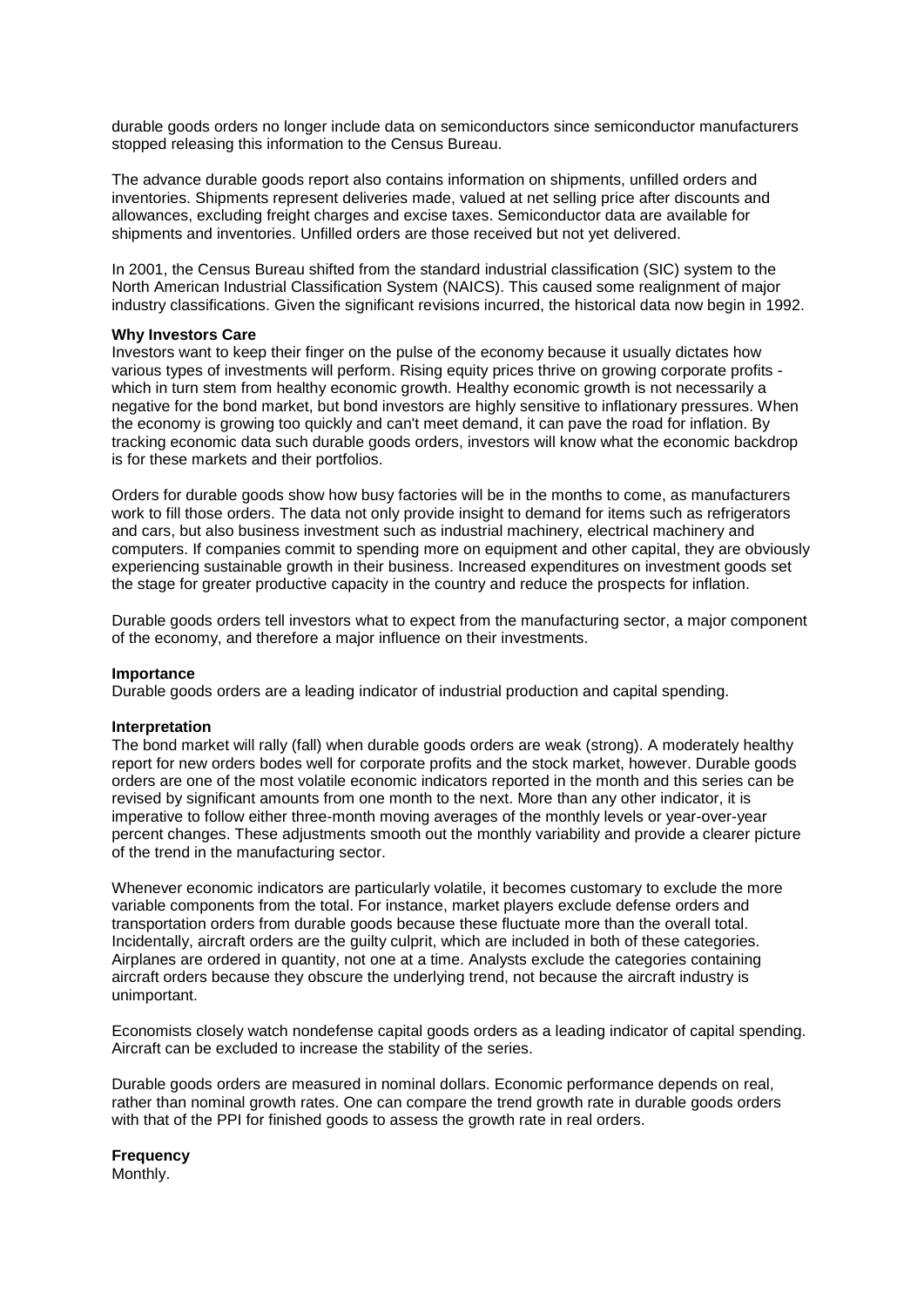## **Source**

Bureau of the Census, U.S. Department of Commerce.

#### **Availability**

Usually during the fourth week of the month.

#### **Coverage**

Data are for the previous month. Data for June are released in July.

## **Revisions**

Yes.

# **EIA Petroleum Status Report**

## **Definition**

The Energy Information Administration (EIA) provides weekly information on petroleum inventories in the U.S., whether produced here or abroad. The level of inventories helps determine prices for petroleum products.

#### **Why Investors Care**

Petroleum product prices are determined by supply and demand - just like any other good and service. During periods of strong economic growth, one would expect demand to be robust. If inventories are low, this will lead to increases in crude oil prices - or price increases for a wide variety of petroleum products such as gasoline or heating oil. If inventories are high and rising in a period of strong demand, prices may not need to increase at all, or as much. During a period of sluggish economic activity, demand for crude oil may not be as strong. If inventories are rising, this may push down oil prices.

Crude oil is an important commodity in the global market. Prices fluctuate depending on supply and demand conditions in the world. Since oil is such an important part of the economy, it can also help determine the direction of inflation. In the U.S. consumer prices have moderated whenever oil prices have fallen, but have accelerated when oil prices have risen.

#### **Source**

Energy Information Administration (EIA), U.S. Department of Energy.

#### **Availability**

Wednesdays, except on federal holidays.

#### **Coverage**

Each weekly report has data for the week ending the previous Friday.

**Revisions**  $N_{\Omega}$ 

**Frequency Weekly** 

# **Empire State Mfg Survey**

#### **Definition**

The New York Fed conducts this monthly survey of manufacturers in New York State. Participants from across the state represent a variety of industries. On the first of each month, the same pool of roughly 175 manufacturing executives (usually the CEO or the president) is sent a questionnaire to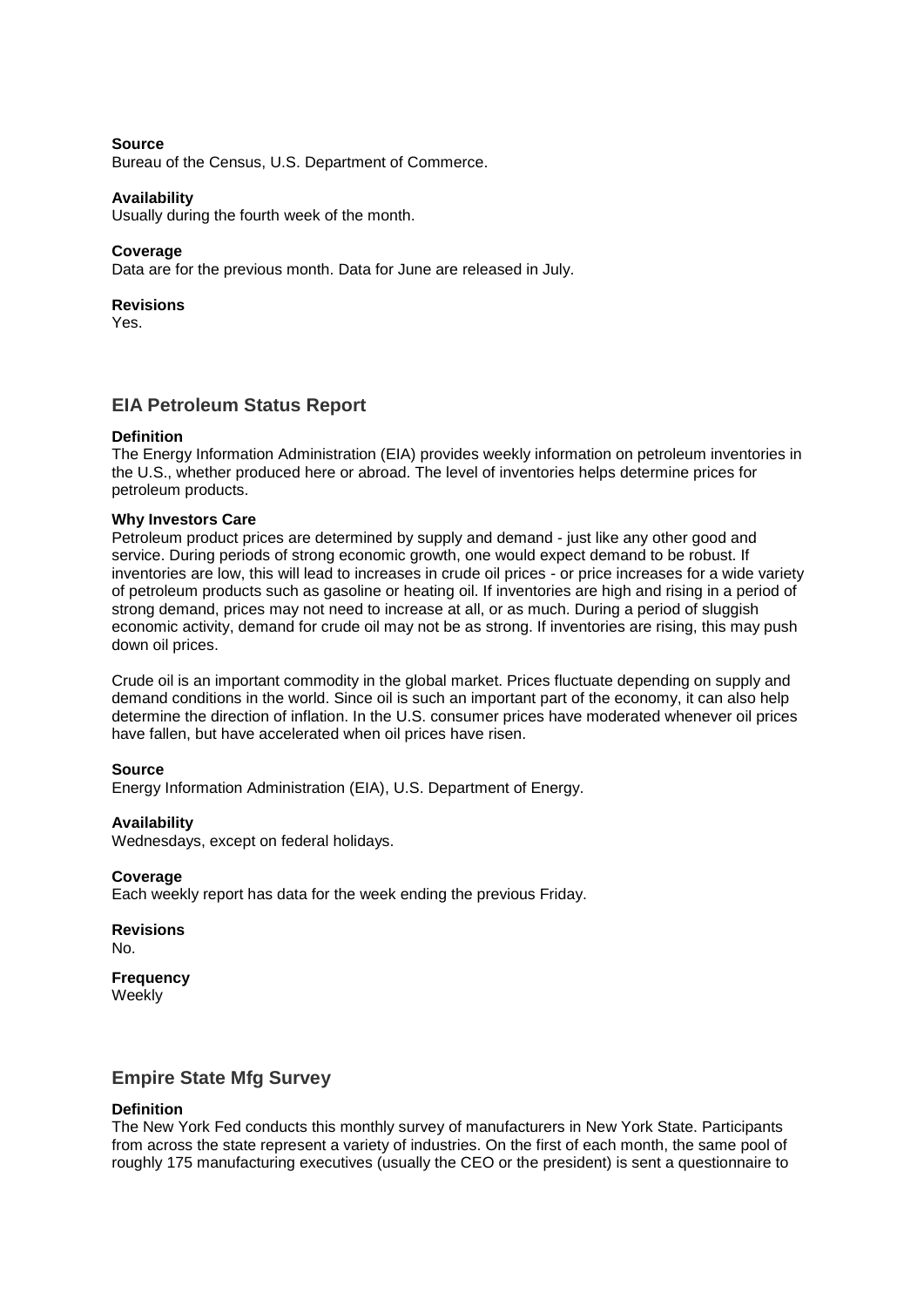report the change in an assortment of indicators from the previous month. Respondents also give their views about the likely direction of these same indicators six months ahead.

## **Why Investors Care**

Investors track economic data like the Empire State Manufacturing Survey to understand the economic backdrop for the various markets. The stock market likes to see healthy economic growth because that translates to higher corporate profits. The bond market prefers a moderate growth environment that won't generate inflationary pressures. The Empire Manufacturing Survey gives a detailed look at New York state's manufacturing sector, how busy it is and where things are headed. Since manufacturing is a major sector of the economy, this report has a big influence on the markets. Some of the Empire State Survey sub-indexes also provide insight on commodity prices and other clues on inflation. The Federal Reserve closely watches this report because when inflation signals are flashing, policymakers can reset the direction of interest rates. As a consequence, the bond market can be highly sensitive to this report. The equity market is also sensitive to this report because it is the first clue on the nation's manufacturing sector, reported in advance of the Philadelphia Fed's business outlooks survey, the NAPM-Chicago index and the ISM manufacturing index.

# **Frequency**

Monthly.

# **Source**

Federal Reserve Bank of New York.

# **Availability**

The 15th of the month or next business day if the 15th is on a weekend or holiday.

# **Coverage**

Data are for the same month as the release month. Data for June are released in June.

**Revisions** No.

# **Employment Cost Index**

# **Definition**

A measure of total employee compensation costs, including wages and salaries as well as benefits. The employment cost index (ECI) is the broadest measure of labor costs.

## **Why Investors Care**

The employment cost index is an easy way to evaluate wage trends and the risk of wage inflation. Wage inflation is high on the Federal Reserve's enemy list. Fed officials are always on the lookout for the prospects of inflationary pressures. Wage pressures tend to percolate when economic activity is booming and the demand for labor is rising rapidly. During economic downturns, wage pressures tend to be subdued because labor demand is down.

By tracking labor costs, investors can gain a sense of whether businesses will feel the need to raise prices. If wage inflation threatens, it's a good bet that interest rates will rise, bond and stock prices will fall, and the only investors in a good mood will be the ones who tracked the employment cost index and adjusted their portfolios to anticipate these events.

#### **Frequency Quarterly**

#### **Source** Bureau of Labor Statistics (BLS), U.S. Department of Labor.

**Availability** Last week of the month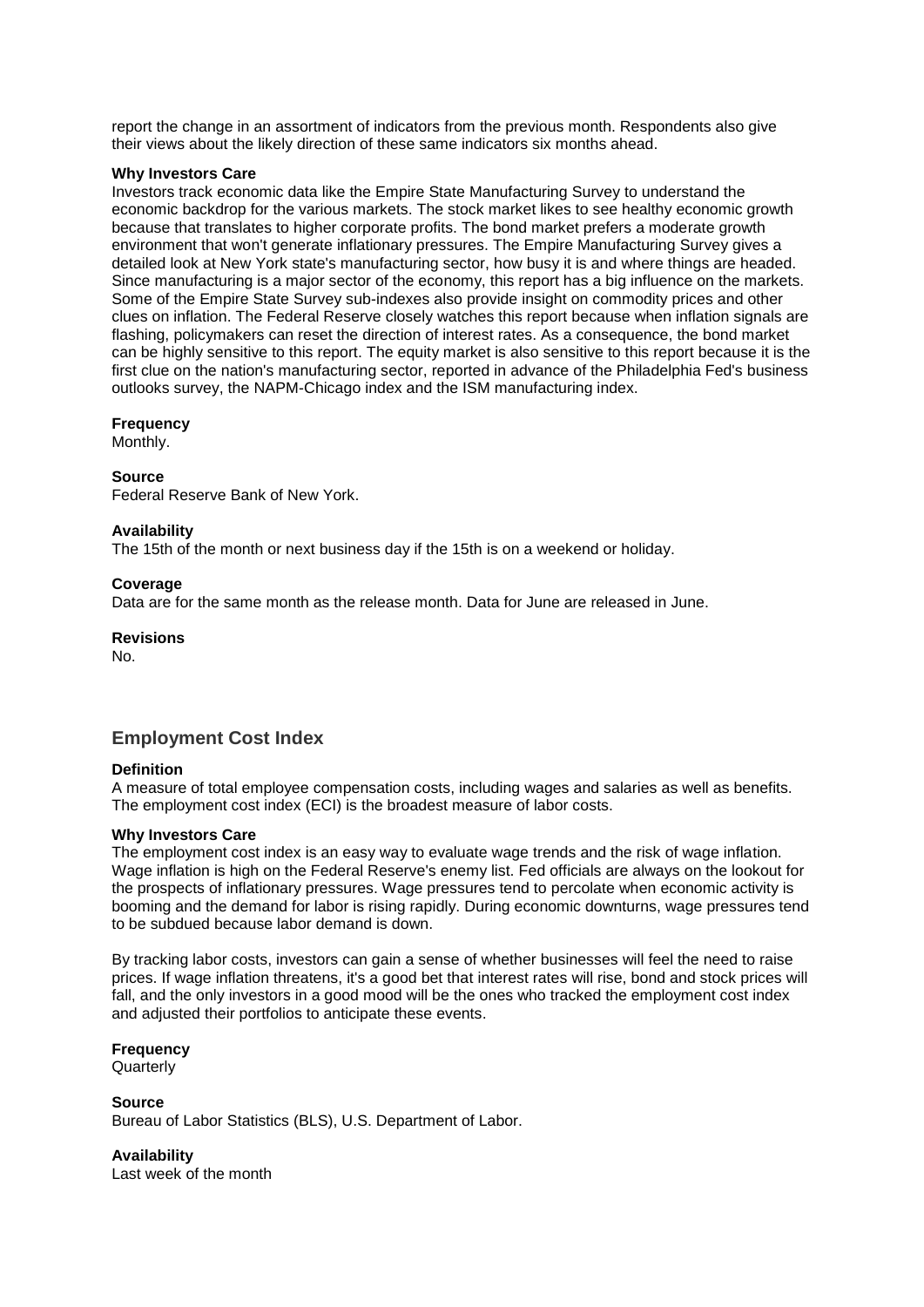## **Coverage**

Data are released the first month of the following quarter of the reference quarter. First quarter data are released in April.

# **Revisions**

No.

# **Existing Home Sales**

# **Definition**

Existing home sales tally the number of previously constructed homes, condominium and co-ops in which a sale closed during the month. Existing homes (also known as home resales) account for a larger share of the market than new homes and indicate housing market trends. (National Association of Realtors)

# **Why Investors Care**

This provides a gauge of not only the demand for housing, but the economic momentum. People have to be feeling pretty comfortable and confident in their own financial position to buy a house. Furthermore, this narrow piece of data has a powerful multiplier effect through the economy, and therefore across the markets and your investments. By tracking economic data such as home resales, investors can gain specific investment ideas as well as broad guidance for managing a portfolio.

Even though home resales don't always create new output, once the home is sold, it generates revenues for the realtor. It brings a myriad of consumption opportunities for the buyer.

Refrigerators, washers, dryers and furniture are just a few items home buyers might purchase. The economic "ripple effect" can be substantial especially when you think a hundred thousand new households around the country are doing this every month.

Since the economic backdrop is the most pervasive influence on financial markets, home resales have a direct bearing on stocks, bonds and commodities. In a more specific sense, trends in the existing home sales data carry valuable clues for the stocks of home builders, mortgage lenders and home furnishings companies.

# **Frequency**

Monthly.

# **Source**

National Association of Realtors.

## **Availability**

On or about the 25th of the month.

## **Coverage**

Data are for the previous month. Data for June are released in July.

## **Revisions**

Yes.

# **Factory Orders**

## **Definition**

Factory orders represent the dollar level of new orders for both durable and nondurable goods. This report gives more complete information than the advance durable goods report which is released one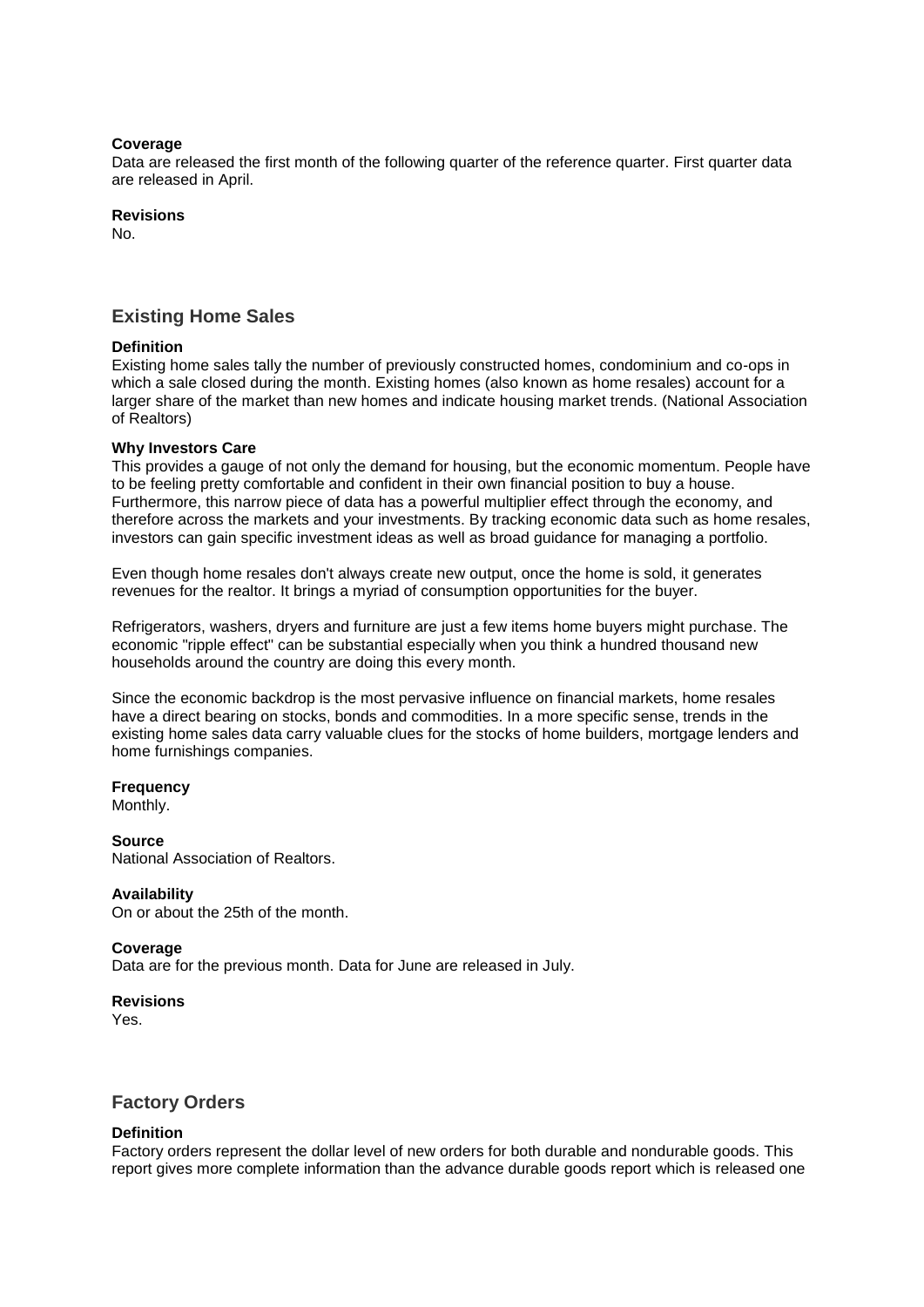or two weeks earlier in the month.

#### **Why Investors Care**

Investors want to keep their fingers on the pulse of the economy because it usually dictates how various types of investments will perform. The stock market likes to see healthy economic growth because that translates to higher corporate profits. The bond market prefers more moderate growth which is less likely to cause inflationary pressures. By tracking economic data like factory orders, investors will know what the economic backdrop is for these markets and their portfolios. The orders data show how busy factories will be in coming months as manufacturers work to fill those orders. This report provides insight to the demand for not only hard goods such as refrigerators and cars, but nondurables such as cigarettes and apparel. In addition to new orders, analysts monitor unfilled orders, an indicator of the backlog in production. Shipments reveal current sales. Inventories give a handle on the strength of current and future production. All in all, this report tells investors what to expect from the manufacturing sector, a major component of the economy and therefore a major influence on their investments.

#### **Frequency**

Monthly.

#### **Source**

Bureau of the Census, U.S. Department of Commerce.

#### **Availability**

First week of the month.

#### **Coverage**

Data are for two months prior to release month. Data for June are released in August.

#### **Revisions**

Yes.

# **FOMC Meeting Announcement**

#### **Definition**

The Federal Open Market Committee (FOMC) is the policy-making arm of the Federal Reserve. It determines short-term interest rates in the U.S. when it decides the overnight rate that banks pay each other for borrowing reserves when a bank has a shortfall in required reserves. This rate is the fed funds rate. The FOMC also determines whether the Fed should add or subtract liquidity in credit markets separately from that related to changes in the fed funds rate. The Fed announces its policy decision (typically whether to change the fed funds target rate) at the end of each FOMC meeting. This is the FOMC announcement. The announcement also includes brief comments on the FOMC's views on the economy and how many FOMC members voted for and how many voted against the policy decision.

#### **Why Investors Care**

The Fed determines interest rate policy at FOMC meetings. These occur roughly every six weeks and are the single most influential event for the markets. For weeks in advance, market participants speculate about the possibility of an interest rate change at these meetings. If the outcome is different from expectations, the impact on the markets can be dramatic and far-reaching.

The interest rate set by the Fed, the federal funds rate, serves as a benchmark for all other rates. A change in the fed funds rate, the lending rate banks charge each other for the use of overnight funds, translates directly through to all other interest rates from Treasury bonds to mortgage loans. It also changes the dynamics of competition for investor dollars. When bonds yield 5 percent, they will attract more money away from stocks then when they only yield 3 percent.

The level of interest rates affects the economy. Higher interest rates tend to slow economic activity; lower interest rates stimulate economic activity. Either way, interest rates influence the sales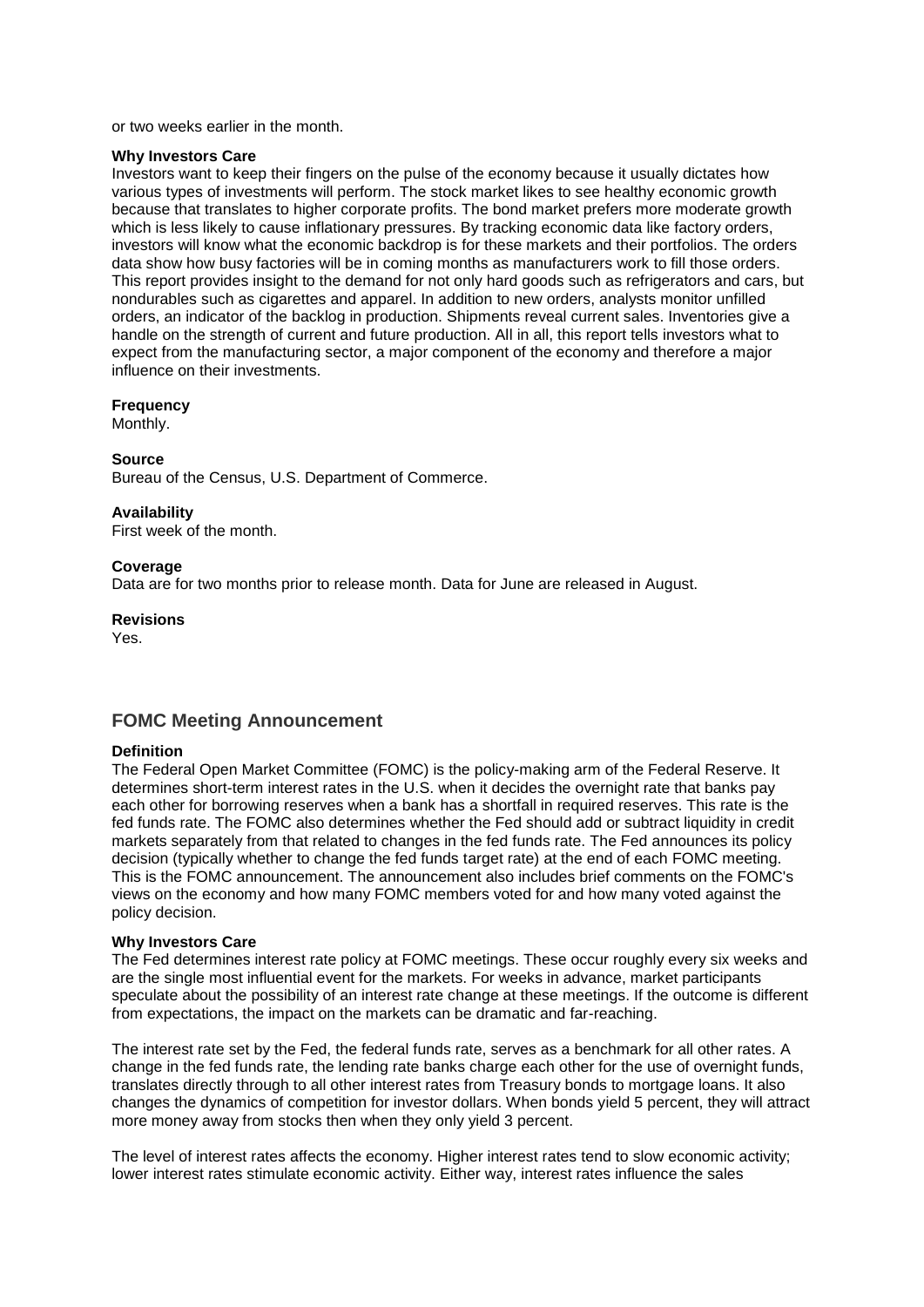environment. In the consumer sector, few homes or cars will be purchased when interest rates rise. Furthermore, interest rate costs are a significant factor for many businesses, particularly for companies with high debt loads or who have to finance high inventory levels. This interest cost has a direct impact on corporate profits. The bottom line is that higher interest rates are bearish for the stock market, while lower interest rates are bullish.

Econoday lists a separate "FOMC Meeting Begins" only for the first day of two-day policy meetings. Otherwise, "FOMC Meeting Announcement" serves the same purpose for one-day FOMC meetings since the announcement takes place just after the meeting concludes.

#### **Frequency**

Eight times a year

#### **Source**

Federal Reserve Board of Governors

#### **Availability**

FOMC meetings are scheduled for eight times a year, typically for late January, mid-March, late April, late June, mid-August, late September, early November, and mid-December

#### **Coverage**

Not applicable.

#### **Revisions**

Not applicable.

# **FOMC Minutes**

#### **Definition**

The Federal Open Market Committee issues minutes of its meetings with a lag. The minutes of the previous meeting are reported three weeks after the meeting.

#### **Why Investors Care**

The FOMC has changed dramatically in the transparency of its operations. It now discloses policy changes at the end of each meeting. Historically, the Fed used to keep investors guessing about policy changes and Fed officials did not appear on the speaking circuit as frequently as they do now.

Since the Fed moved up the release of the minutes to three weeks after a meeting from six in January 2005, the minutes have become a market mover as analysts parse each word looking for clues to policy. However, the minutes do include the complete economic analysis compiled by Fed officials and whether or not any FOMC members have voiced opinions at odds with the rest of the group.

Also, the FOMC minutes now include quarterly economic forecasts by the Fed. On November 20, 2007, the Federal Reserve changed its policy of how frequently and when it would release its forecasts. The Fed will now releases economic projections four times a year (every other FOMC meeting). Projections made by members of the Board of Governors and Federal Reserve Bank presidents will be published with the minutes of the FOMC meetings scheduled for January, April, June, and October. The forecasts released at the end of January and at the end of June become part of the Fed's semi-annual monetary policy report to Congress. The quarterly forecasts can be market movers.

Investors who want a more detailed description of Fed opinions will generally read the minutes closely. However, the Fed discloses its official view at the end of each FOMC meeting with a public statement. Fed officials make numerous speeches, which freely give their views to the public at large.

**Frequency** Eight times year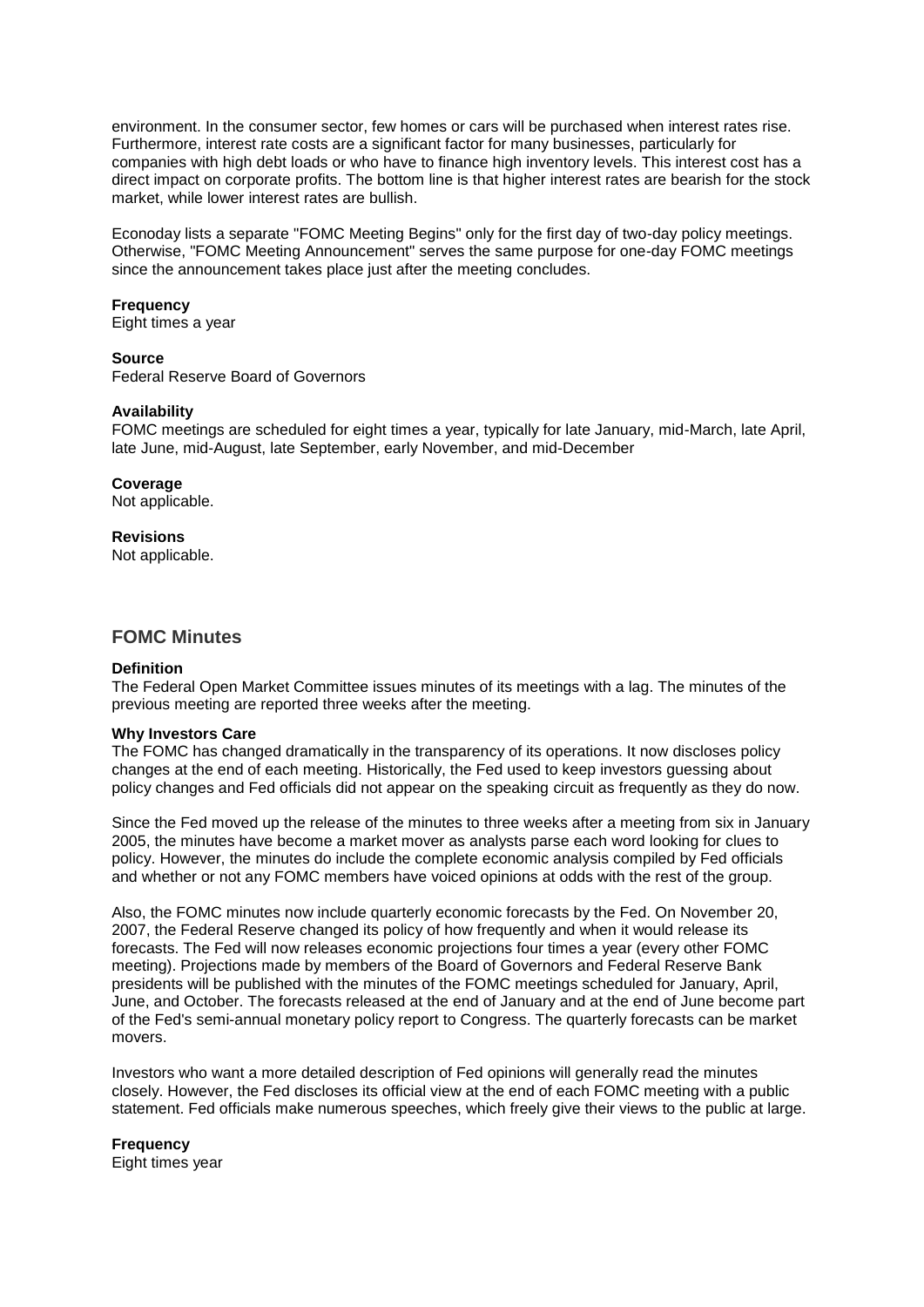#### **Source**

Federal Reserve Board of Governors

#### **Availability**

The FOMC minutes are released three weeks to the day after the conclusion of each FOMC meeting. FOMC meetings are scheduled for eight times a year, typically for late January, mid-March, late April, late June, mid-August, late September, early November, and mid-December

#### **Coverage**

Not applicable.

#### **Revisions**

Not applicable.

# **GDP**

#### **Definition**

GDP represents the total value of the country's production during the period and consists of the purchases of domestically-produced goods and services by individuals, businesses, foreigners and government entities. Data are available in nominal and real (inflation-adjusted) dollars, as well as in index form. Economists and market players always monitor the real growth rates generated by the GDP quantity index or the real dollar value. The quantity index measures inflation-adjusted activity, but we are more accustomed to looking at dollar values.

Individuals purchase personal consumption expenditures -- durable goods (such as furniture and cars), nondurable goods (such as clothing and food) and services (such as banking, education and transportation).

Private housing purchases are classified as residential investment. Businesses invest in nonresidential structures, durable equipment and computer software. Inventories at all stages of production are counted as investment. Only inventory changes, not levels, are added to GDP.

Net exports equal the sum of exports less imports. Exports are the purchases by foreigners of goods and services produced in the United States. Imports represent domestic purchases of foreignproduced goods and services and must be deducted from the calculation of GDP.

Government purchases of goods and services are the compensation of government employees and purchases from businesses and abroad. Data show the portion attributed to consumption and investment. Government outlays for transfer payments or interest payments are not included in GDP.

The GDP price index is a comprehensive indicator of inflation. It is typically lower than the consumer price index because investment goods (which are in the GDP price index but not the CPI) tend have lower rates of inflation than consumer goods and services.

#### **Why Investors Care**

GDP is the all-inclusive measure of economic activity. Investors need to closely track the economy because it usually dictates how investments will perform. Investors in the stock market like to see healthy economic growth because robust business activity translates to higher corporate profits. Bond investors are more highly sensitive to inflation and robust economic activity could potentially pave the road to inflation. By tracking economic data such as GDP, investors will know what the economic backdrop is for these markets and their portfolios.

The GDP report contains a treasure-trove of information which not only paints an image of the overall economy, but tells investors about important trends within the big picture. GDP components such as consumer spending, business and residential investment, and price (inflation) indexes illuminate the economy's undercurrents, which can translate to investment opportunities and guidance in managing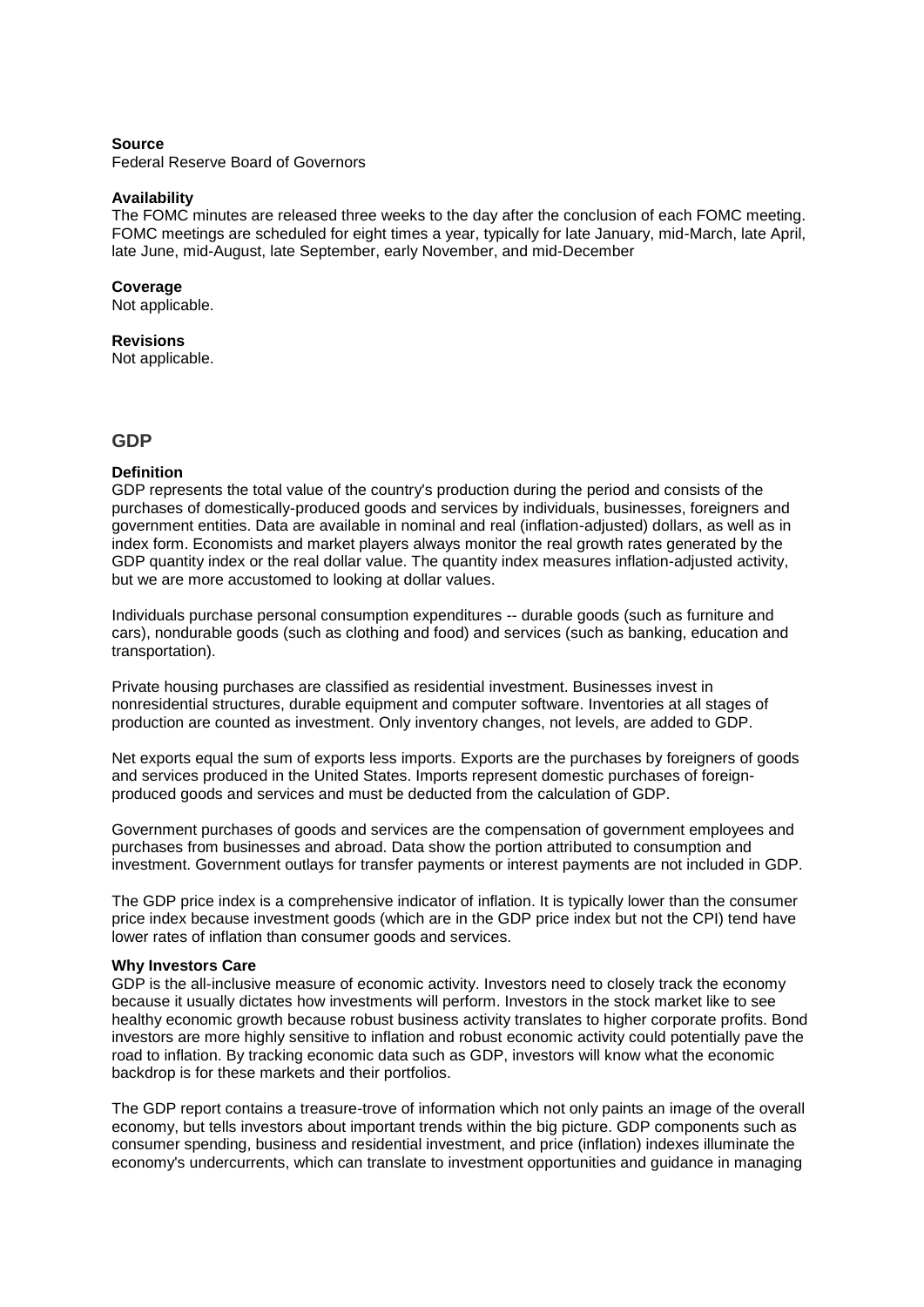a portfolio.

## **Importance**

Gross domestic product is the country's most comprehensive economic scorecard.

#### **Interpretation**

When gross domestic product expands more (less) rapidly that its potential, bond prices fall (rise). Healthy GDP growth usually translates into strong corporate earnings, which bode well for the stock market.

The four major categories of GDP -- personal consumption expenditures, investment, net exports and government -- all reveal important information about the economy and should be monitored separately. One can thus determine the strengths and weaknesses of the economy in order to assess alternatives and make appropriate financial investment decisions.

Economists and financial market participants monitor final sales -- GDP less the change in business inventories. When final sales are growing faster than inventories, this points to increases in production in months ahead. Conversely, when final sales are growing more slowly than inventories, they signal a slowdown in production.

It is useful to distinguish between private demand versus growth in government expenditures. Market players discount growth in the government sector because it depends on fiscal policy rather than economic conditions.

Market participants view increased expenditures on investment favorably because they expand the productive capacity of the country. This means that we can produce more without inciting inflationary pressures.

Net exports are a drag on total GDP because the United States regularly imports more than it exports, that is, net exports are in deficit. When the net export deficit becomes less negative, it adds to growth because a smaller amount is subtracted from GDP. When the deficit widens, it subtracts even more from GDP.

Gross domestic product is subject to some quarterly volatility, so it is appropriate to follow year-overyear percent changes, to smooth out this variation.

## **Frequency**

Quarterly.

#### **Source**

Bureau of Economic Analysis (BEA), U.S. Department of Commerce.

## **Availability**

Usually during the fourth week of the month.

#### **Coverage**

Data are for the prior quarter. Data released in April are for the first quarter. Each quarter's data are revised in each of the following two months after the initial release.

#### **Revisions**

Yes.

# **Housing Market Index**

#### **Definition**

The National Association of Home Builders produces a housing market index based on a survey in which respondents from this organization are asked to rate the general economy and housing market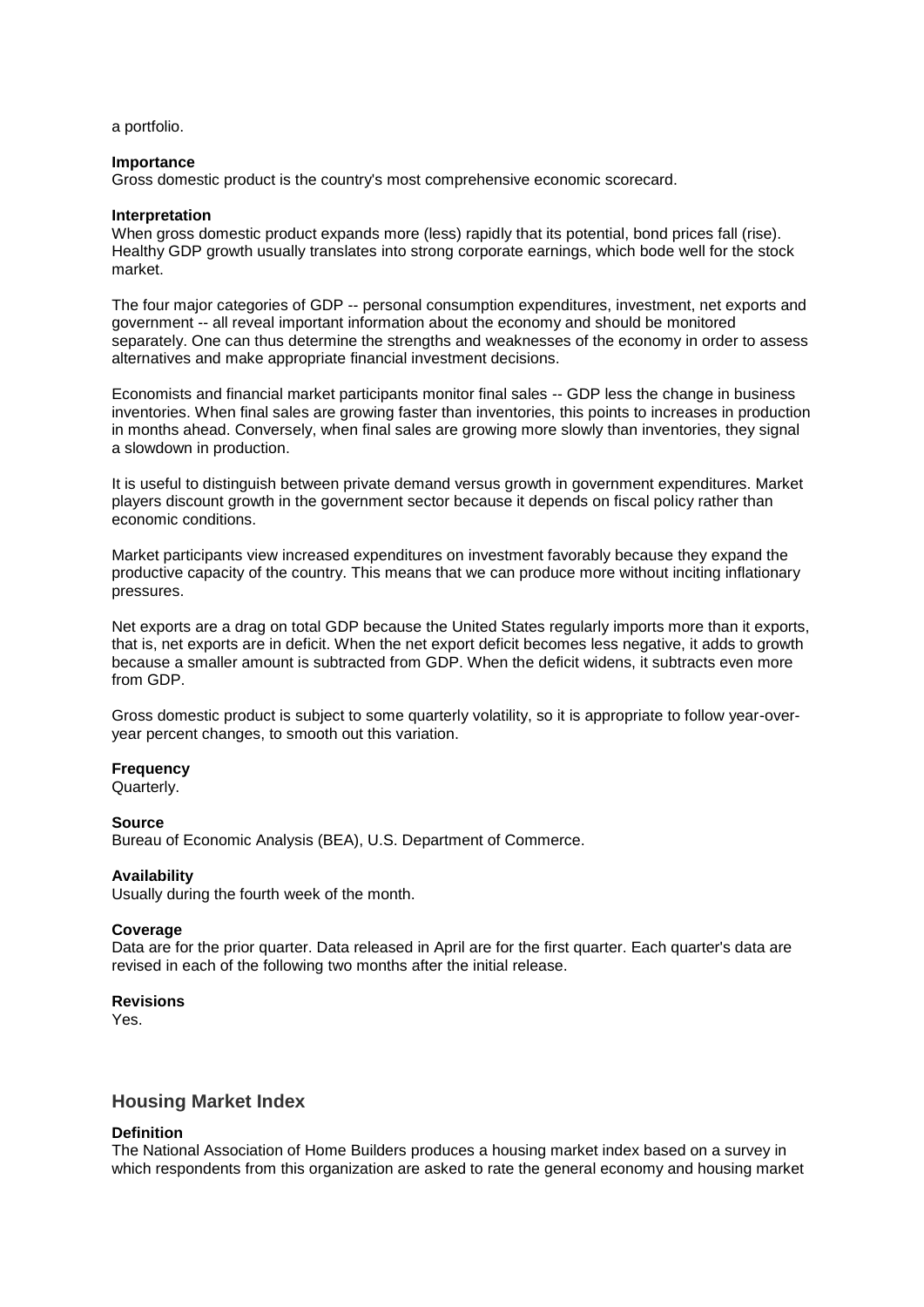conditions. The housing market index is a weighted average of separate diffusion indexes: present sales of new homes, sale of new homes expected in the next six months, and traffic of prospective buyers in new homes.

## **Why Investors Care**

This report provides a gauge of not only the demand for housing, but the economic momentum. People have to be feeling pretty comfortable and confident in their own financial position to buy a house. Furthermore, this narrow piece of data has a powerful multiplier effect through the economy, and therefore across the markets and your investments. By tracking economic data such as the housing market index, investors can gain specific investment ideas as well as broad guidance for managing a portfolio. Whether the housing market index reflects new home sales or home resales, once a home is sold, it generates revenues for the realtor and the builder. It brings a myriad of consumption opportunities for the buyer. Refrigerators, washers, dryers and furniture are just a few items home buyers might purchase. The economic "ripple effect" can be substantial especially when you think a hundred thousand new households around the country are doing this every month. Since the economic backdrop is the most pervasive influence on financial markets, home sales have a direct bearing on stocks, bonds and commodities. In a more specific sense, trends in the existing home sales data carry valuable clues for the stocks of home builders, mortgage lenders and home furnishings companies.

# **Frequency**

Monthly.

## **Source**

National Association of Home Builders/Wells Fargo.

# **Availability**

Mid-month, one day prior to the housing starts report.

# **Coverage**

Data are for the same month as the release. June data are released in mid-June.

# **Revisions**

No.

# **Housing Starts**

## **Definition**

A housing start is registered at the start of construction of a new building intended primarily as a residential building. The start of construction is defined as the beginning of excavation of the foundation for the building.

## **Why Investors Care**

Two words...Ripple Effect. This narrow piece of data has a powerful multiplier effect through the economy, and therefore across the markets and your investments. By tracking economic data such as housing starts, investors can gain specific investment ideas as well as broad guidance for managing a portfolio.

Home builders usually don't start a house unless they are fairly confident it will sell upon or before its completion. Changes in the rate of housing starts tell us a lot about demand for homes and the outlook for the construction industry. Furthermore, each time a new home is started, construction employment rises, and income will be pumped back into the economy. Once the home is sold, it generates revenues for the home builder and a myriad of consumption opportunities for the buyer. Refrigerators, washers and dryers, furniture, and landscaping are just a few things new home buyers might spend money on, so the economic "ripple effect" can be substantial especially when you think of it in terms of more than a hundred thousand new households around the country doing this every month.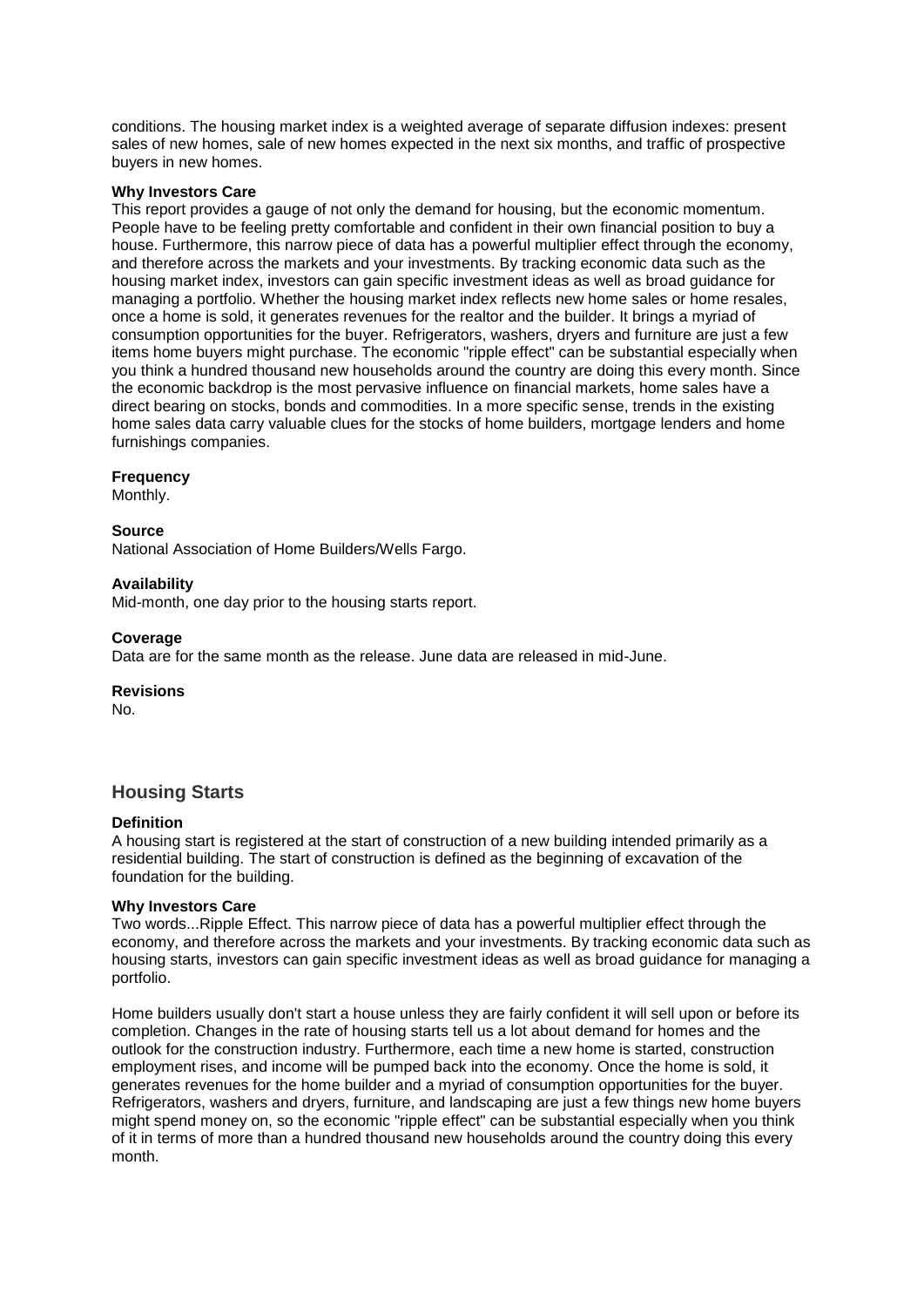Since the economic backdrop is the most pervasive influence on financial markets, housing starts have a direct bearing on stocks, bonds and commodities. In a more specific sense, trends in the housing starts data carry valuable clues for the stocks of home builders, mortgage lenders, and home furnishings companies. Commodity prices such as lumber are also very sensitive to housing industry trends.

#### **Importance**

The housing starts report is the most closely followed report on the housing sector. Housing starts reflect the commitment of builders to new construction activity. Purchases of household furnishings and appliances quickly follow.

#### **Interpretation**

The bond market will rally when housing starts decrease, but bond prices will fall when housing starts post healthy gains. A strong housing market is bullish for the stock market because the ripple effect of housing to consumer durable purchases spurs corporate profits. In turn, low interest rates encourage housing construction.

The level as well as changes in housing starts reveals residential construction trends. Housing starts are subject to substantial monthly volatility, especially during winter months. It takes several months to establish a trend. Thus, it is useful to look at a 5-month moving average (centered) of housing starts.

It is useful to examine the trends in construction activity for single homes and multi-family units separately because they can deviate significantly. Single-family home-building is larger and less volatile than multi-family construction. It is more sensitive to interest rate changes and less speculative in nature. The construction of multi-family units can be substantially influenced by changes in the tax code and speculative real estate investors.

Housing construction varies by region as well. The regions of the United States don't all follow exactly the same economic patterns because industry concentration varies in the four major regions of the country. The regional dispersion can mask underlying trends. The total level of housing construction as well as the regional distribution of housing construction is important.

Housing permits are released together with housing starts every month and are considered a leading indicator of starts. In reality, housing permits and starts typically move in tandem each month. However, there are some exceptions. For instance, if permits are issued late in the month, and weather does not permit immediate excavation, then permits might lead starts. For the most part, though, permits are not a good predictor of future housing starts. Incidentally, housing permits (but not starts) are one of the ten components of the index of leading indicators compiled by The Conference Board.

## **Frequency**

Monthly.

## **Source**

U.S. Census Bureau, U.S. Department of Commerce and U.S. Department of Housing & Urban Development.

## **Availability**

Usually during the third week of the month.

## **Coverage**

Data are for the previous month. Data for June are released in July.

## **Revisions**

Yes.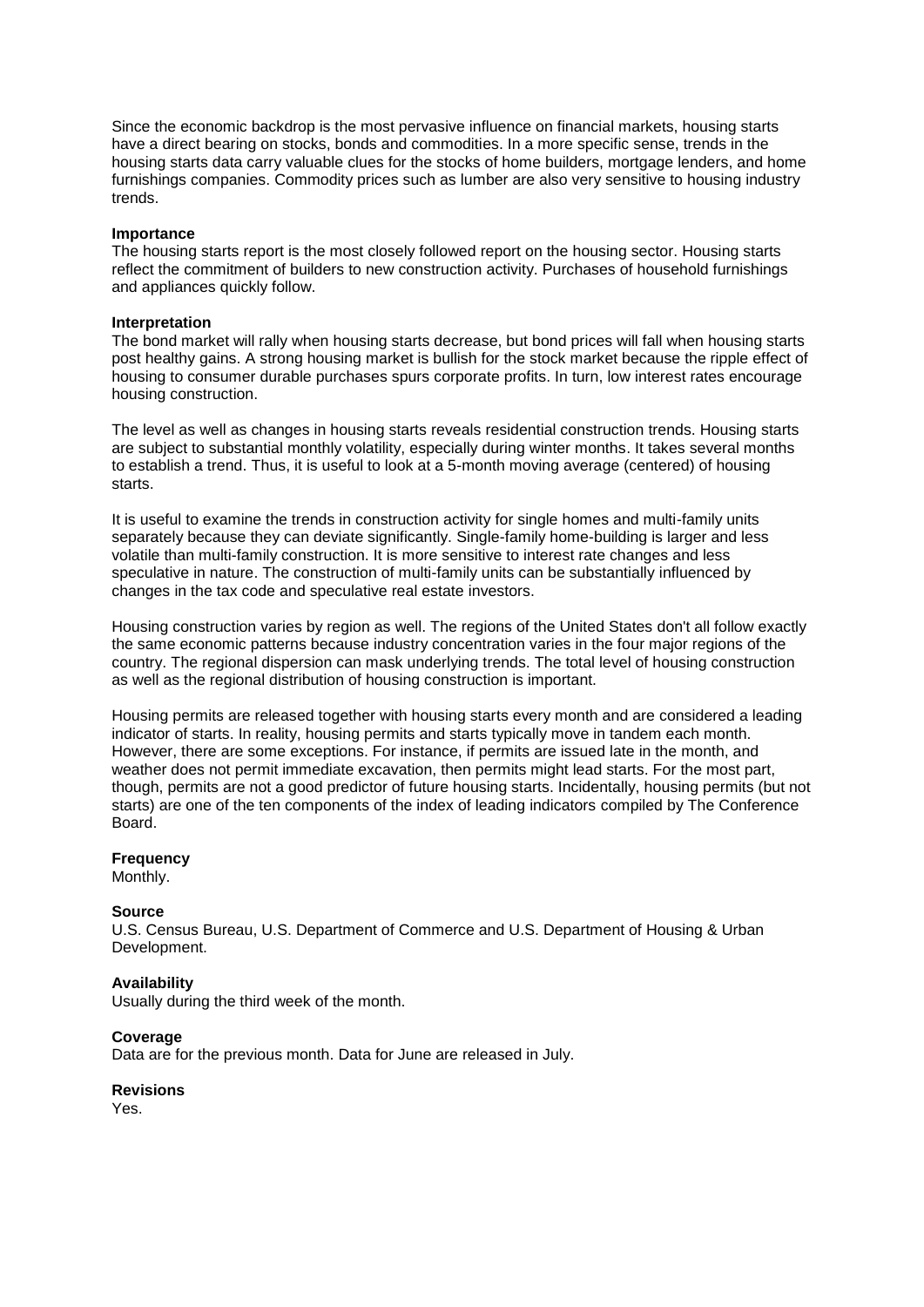# **ICSC-Goldman Store Sales**

## **Definition**

This weekly measure of comparable store sales at major retail chains, published by the International Council of Shopping Centers, is related to the general merchandise portion of retail sales. It accounts for roughly 10 percent of total retail sales.

# **Why Investors Care**

Consumer spending accounts for more than two-thirds of the economy, so if you know what consumers are up to, you'll have a pretty good handle on where the economy is headed. Needless to say, that's a big advantage for investors.

The pattern in consumer spending is often the foremost influence on stock and bond markets. For stocks, strong economic growth translates to healthy corporate profits and higher stock prices. For bonds, the focus is whether economic growth goes overboard and leads to inflation. Ideally, the economy walks that fine line between strong growth and excessive (inflationary) growth. This balance was achieved through much of the nineties. For this reason alone, investors in the stock and bond markets enjoyed huge gains during the bull market of the 1990s. Spending at major retail chains did slow down in tandem with the equity market in 2000 and during the 2001 recession. Sales weakened again in 2008 and 2009 due to the credit crunch and recession.

The ICSC-Goldman index is one of the more timely indicators of consumer spending, since it is reported every week. It gets extra attention around the holiday season when retailers make most of their profits. It is also a useful indicator when special factors can cause economic activity to momentarily slide. For instance, it was widely watched in the aftermath of Hurricanes Katrina and Rita which hit New Orleans and the Gulf Coast in 2005. The ICSC-Goldman Sachs store sales series previously was known as ICSC-UBS before Goldman Sach's involvement with ICSC. The name change took place with the September 30, 2008 release.

# **Frequency**

**Weekly** 

# **Source**

International Council of Shopping Centers (ICSC) and Goldman Sachs

**Availability** Tuesdays

**Coverage** Week-ending Saturday before the release.

**Revisions No** 

**Frequency**

Weekly

# **Industrial Production**

## **Definition**

The index of industrial production is available nationally by market and industry groupings. The major groupings are comprised of final products (such as consumer goods, business equipment and construction supplies), intermediate products and materials. The industry groupings are manufacturing (further subdivided into durable and nondurable goods), mining and utilities. The capacity utilization rate -- reflecting the resource utilization of the nation's output facilities -- is available for the same market and industry groupings.

Industrial production was also revised to NAICS (North American Industry Classification System) in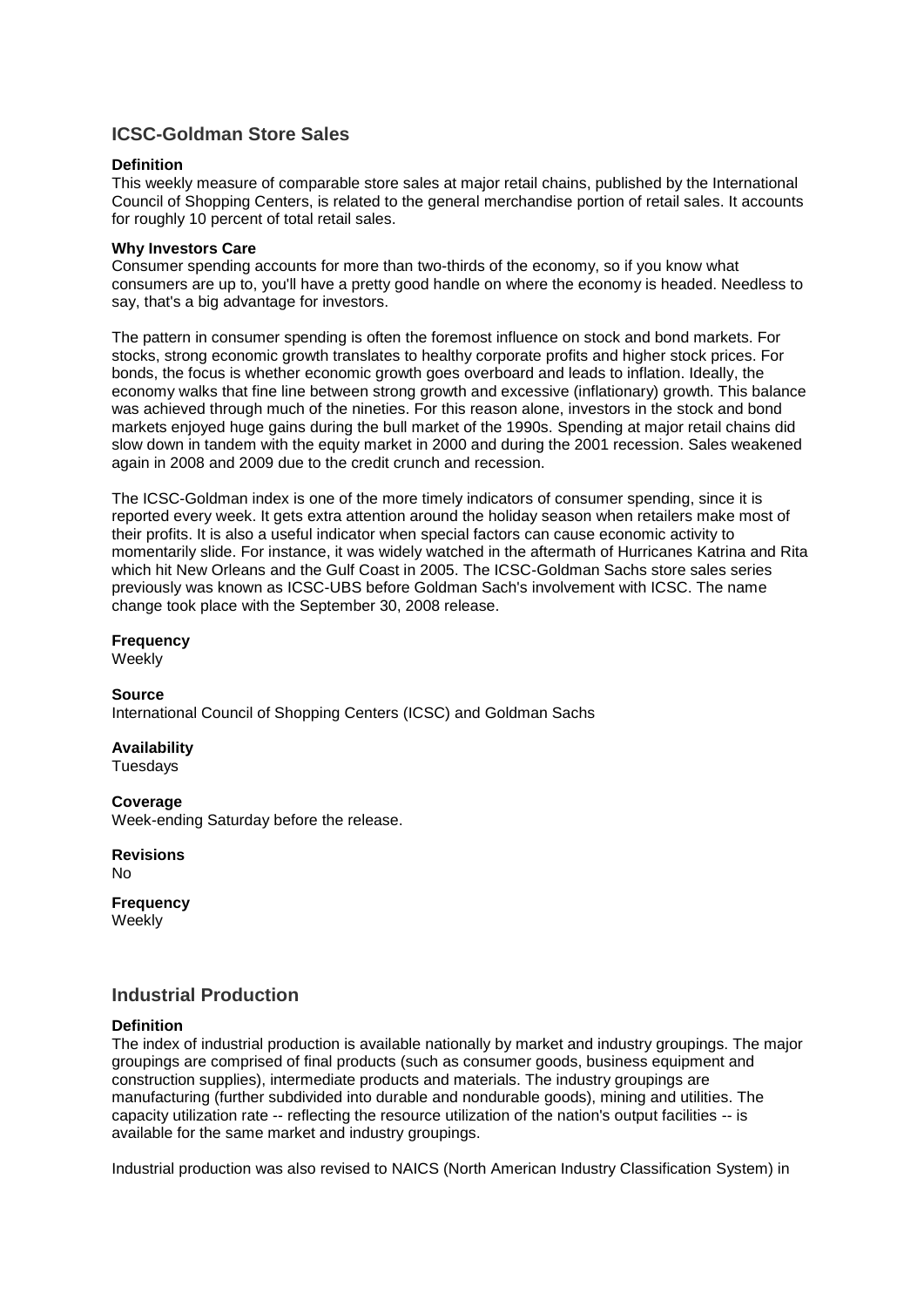the early 2000s. Unlike other economic series that lost much historical data prior to 1992, the Federal Reserve Board was able to reconstruction historical data that go back more than 30 years.

#### **Why Investors Care**

Investors want to keep their finger on the pulse of the economy because it usually dictates how various types of investments will perform. The stock market likes to see healthy economic growth because that translates to higher corporate profits. The bond market prefers more subdued growth that won't lead to inflationary pressures. By tracking economic data such as industrial production, investors will know what the economic backdrop is for these markets and their portfolios.

The index of industrial production shows how much factories, mines and utilities are producing. The manufacturing sector accounts for less than 20 percent of the economy, but most of its cyclical variation. Consequently, this report has a big influence on market behavior. In any given month, one can see whether capital goods or consumer goods are growing more rapidly. Are manufacturers still producing construction supplies and other materials? This detailed report shows which sectors of the economy are growing and which are not.

The capacity utilization rate provides an estimate of how much factory capacity is in use. If the utilization rate gets too high (above 85 percent), it can lead to inflationary bottlenecks in production. The Federal Reserve watches this report closely and sets interest rate policy on the basis of whether production constraints are threatening to cause inflationary pressures. As such, the bond market can be highly sensitive to changes in the capacity utilization rate. In this global environment, though, global capacity constraints may matter as much as domestic capacity constraints.

#### **Importance**

Industrial production and capacity utilization indicate not only trends in the manufacturing sector, but also whether resource utilization is strained enough to forebode inflation. Also, industrial production is an important measure of current output for the economy and helps to define turning points in the business cycle (start of recession and start of recovery).

#### **Interpretation**

The bond market will rally with slower production and a lower utilization rate. Bond prices will fall when production is robust and the capacity utilization rate suggests supply bottlenecks. Healthy production growth is bullish for the stock market only if it isn't accompanied by indications of inflationary pressures.

The production of services may have gained prominence in the United States, but the production of manufactured goods remains a key to the economic business cycle. A nation's strength is judged by its ability to produce domestically those goods demanded by its residents as well as by importers. Many services are necessities of daily life and would be purchased whether economic conditions were weak or strong. Consumer durable goods and capital equipment are more likely purchased when the economy is robust. Production of manufactured goods causes volatility in the economy. When demand for manufactured goods decreases, it leads to less production with corresponding declines in employment and income.

The three most significant sectors include motor vehicles and parts, aircraft and information technology. Volatility in any these single sectors could affect the total. In the 1990s, high tech production regularly posted year-over-year gains of 40 to 60 percent. After the 2001 recession, yearover-year gains moderated to 20 percent. Motor vehicle and aircraft production growth didn't match this high pace even in the best of times.

Industrial production is subject to some monthly variation. As with all economic statistics, the threemonth moving average of the monthly changes or year over year percent changes provide a clearer picture of the trend in this series.

## **Frequency**

Monthly.

**Source** Federal Reserve Board of Governors.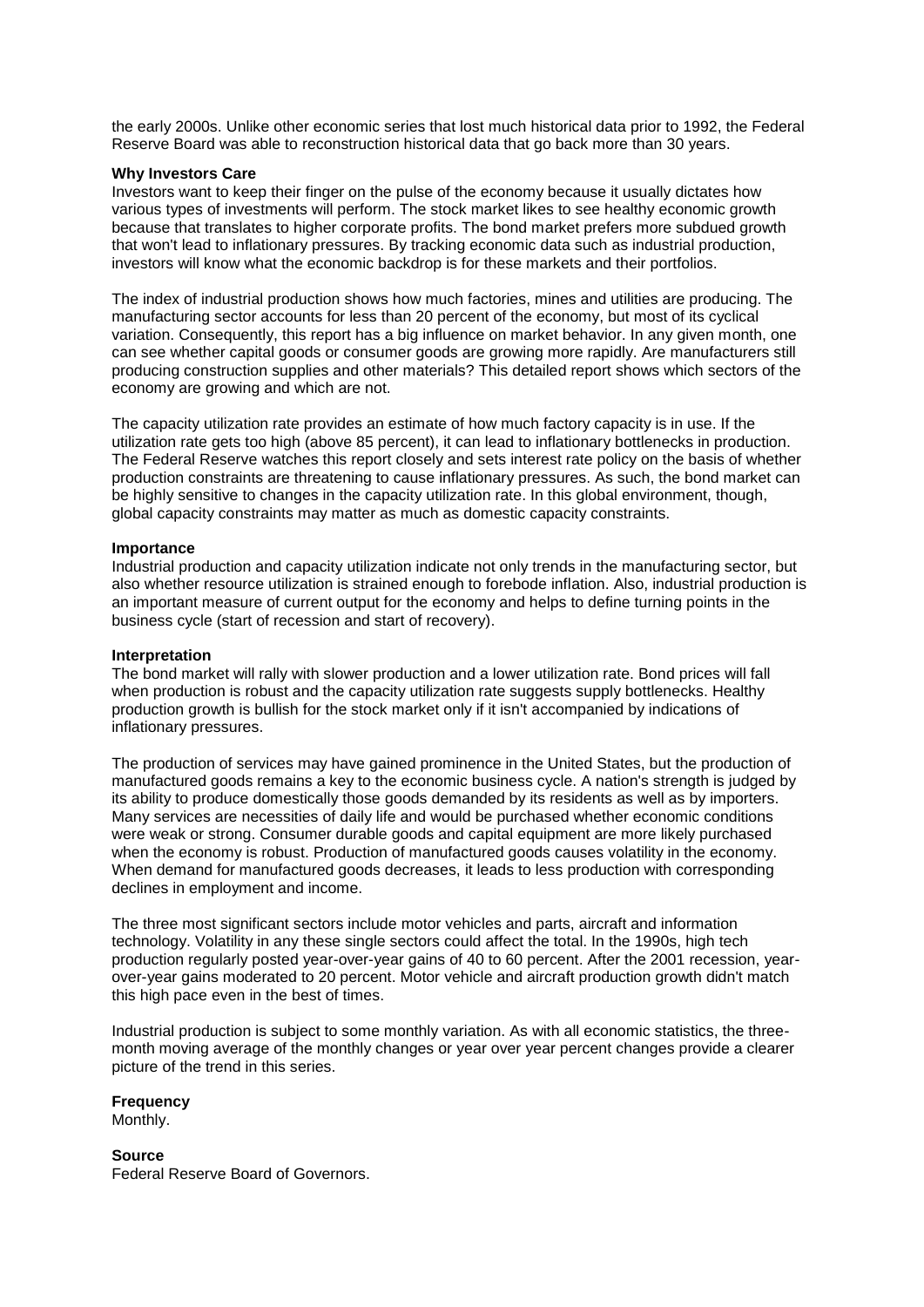## **Availability**

Usually mid- month.

#### **Coverage**

Data are for the previous month. Data for June are released in July.

#### **Revisions**

Yes.

# **International Trade**

#### **Definition**

International trade is composed of merchandise (tangible goods) and services. It is available nationally by export, import and trade balance. Merchandise trade is available by export, import and trade balance for six principal end-use commodity categories and for more than one hundred principal Standard International Trade Classification (SITC) system commodity groupings. Data are also available for 36 countries and geographic regions. Detailed information is reported on oil and motor vehicle imports. Services trade is available by export, import and trade balance for seven principal end-use categories.

#### **Why Investors Care**

Changes in the level of imports and exports, along with the difference between the two (the trade balance) are a valuable gauge of economic trends here and abroad. While these trade figures can directly impact all financial markets, they primarily affect the value of the dollar in the foreign exchange market.

Imports indicate demand for foreign goods and services here in the U.S. Exports show the demand for U.S. goods in countries overseas. The dollar can be particularly sensitive to changes in the chronic trade deficit run by the United States, since this trade imbalance creates greater demand for foreign currencies. The bond market is also sensitive to the risk of importing inflation. This report gives a breakdown of U.S. trade with major countries as well, so it can be instructive for investors who are interested in diversifying globally. For example, a trend of accelerating exports to a particular country might signal economic strength and investment opportunities in that country.

## **Importance**

The international trade balance on goods and services is the major indicator for foreign trade. While the trade balance (deficit) is small relative to the size of the economy (although it has increased over the years), changes in the trade balance can be quite substantial relative to changes in economic output from one quarter to the next. Measured separately, inflation-adjusted imports and exports are important components of aggregate economic activity, representing approximately 17 and 12 percent of real GDP, respectively.

#### **Interpretation**

Market reaction to this report is complex. Typically, the smaller the trade deficit, the more bullish for the dollar. Also, stronger exports are bullish for corporate earnings and the stock market.

Both the level and changes in the level of international trade indicate relevant information about the trends in foreign trade. Like most economic indicators, the trade balance is subject to substantial monthly variability, especially when oil prices change. It is more appropriate to follow either threemonth or 12-month moving averages of the monthly levels.

It is also useful to examine the trend growth rates for exports and imports separately because they can deviate significantly. Trends in export activity reflect both the competitive position of American industry and the strength of domestic and foreign economic activity. U.S. exports will grow when: 1) U.S. product prices are lower than foreign product prices; 2) the value of the dollar is relatively weaker than that of foreign currencies; 3) foreign economies are growing rapidly.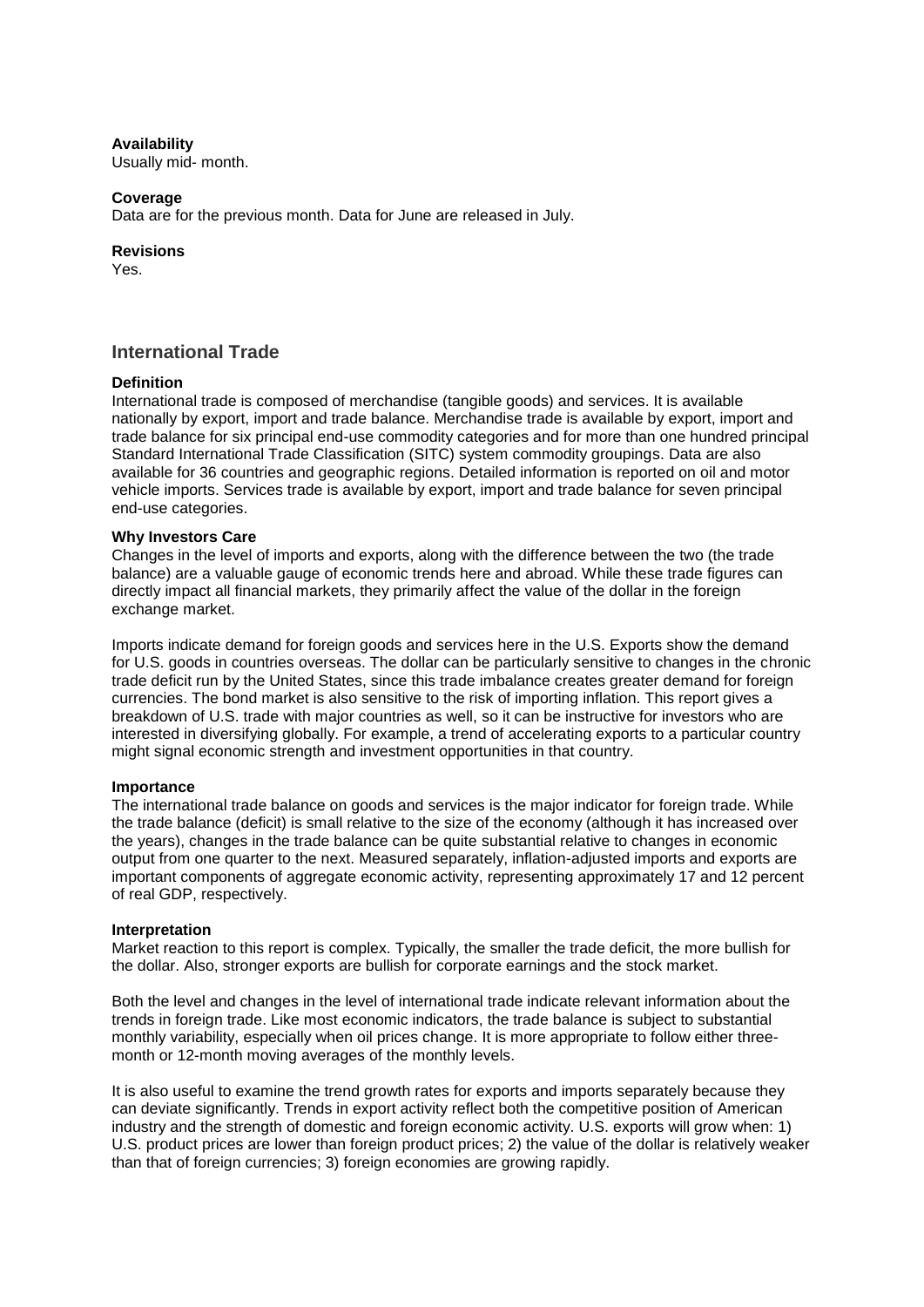Imports will increase when: 1) foreign product prices are lower than prices of domestically-produced goods; 2) the value of the dollar is stronger than that of other currencies; 3) domestic demand for goods and services is robust.

The international trade report does show bilateral trade balances with our major trading partners. Since the value of the dollar versus various foreign currencies does not always move in tandem, we can see a narrower or wider trade deficit with different countries. In the 1980s and 1990s, the U.S. trade deficit with Japan often caused political problems. In the 2000s, the trade deficit with Japan is now smaller, but the U.S. trade deficit with China is growing rapidly. While American consumers benefit from weak imports, American workers often lose their jobs as these goods are no longer produced in the United States. Ideally, the United States would be exporting (high end) goods that other countries don't produce.

## **Frequency**

Monthly.

# **Source**

Bureau of Economic Analysis (BEA) and Bureau of the Census; U.S. Department of Commerce.

# **Availability**

Usually mid-month.

# **Coverage**

Coverage Data are for two months back. Data for June are released in August.

# **Revisions**

Yes.

# **ISM Mfg Index**

# **Definition**

The ISM manufacturing composite index is a diffusion index calculated from five of the eleven subcomponents of a monthly survey of purchasing managers at roughly 300 manufacturing firms from 21 industries in all 50 states. The survey queries purchasing managers about the general direction of production, new orders, order backlogs, their own inventories, customer inventories, employment, supplier deliveries, exports, imports, and prices. The five components of the composite index are new orders, production, employment, supplier deliveries, and inventories (their own, not customer inventories). The five components are equally weighted. The questions are qualitative rather than quantitative; that is, they ask about the general direction, rather than the specific level, of business. Each question is transformed into a diffusion index which is calculated by adding the percentage of positive responses to one-half of the unchanged responses. Five components are weighted to form the composite.

## **Why Investors Care**

Investors need to keep their fingers on the pulse of the economy because it dictates how various types of investments will perform. By tracking economic data such as the ISM manufacturing index, investors will know what the economic backdrop is for the various markets. The stock market likes to see healthy economic growth because that translates to higher corporate profits. The bond market prefers less rapid growth and is extremely sensitive to whether the economy is growing too quickly and causing potential inflationary pressures.

The ISM manufacturing data give a detailed look at the manufacturing sector, how busy it is and where things are headed. Since the manufacturing sector is a major source of cyclical variability in the economy, this report has a big influence on the markets. More than one of the ISM sub-indexes provides insight on commodity prices and clues regarding the potential for developing inflation. The Federal Reserve keeps a close watch on this report that helps it to determine the direction of interest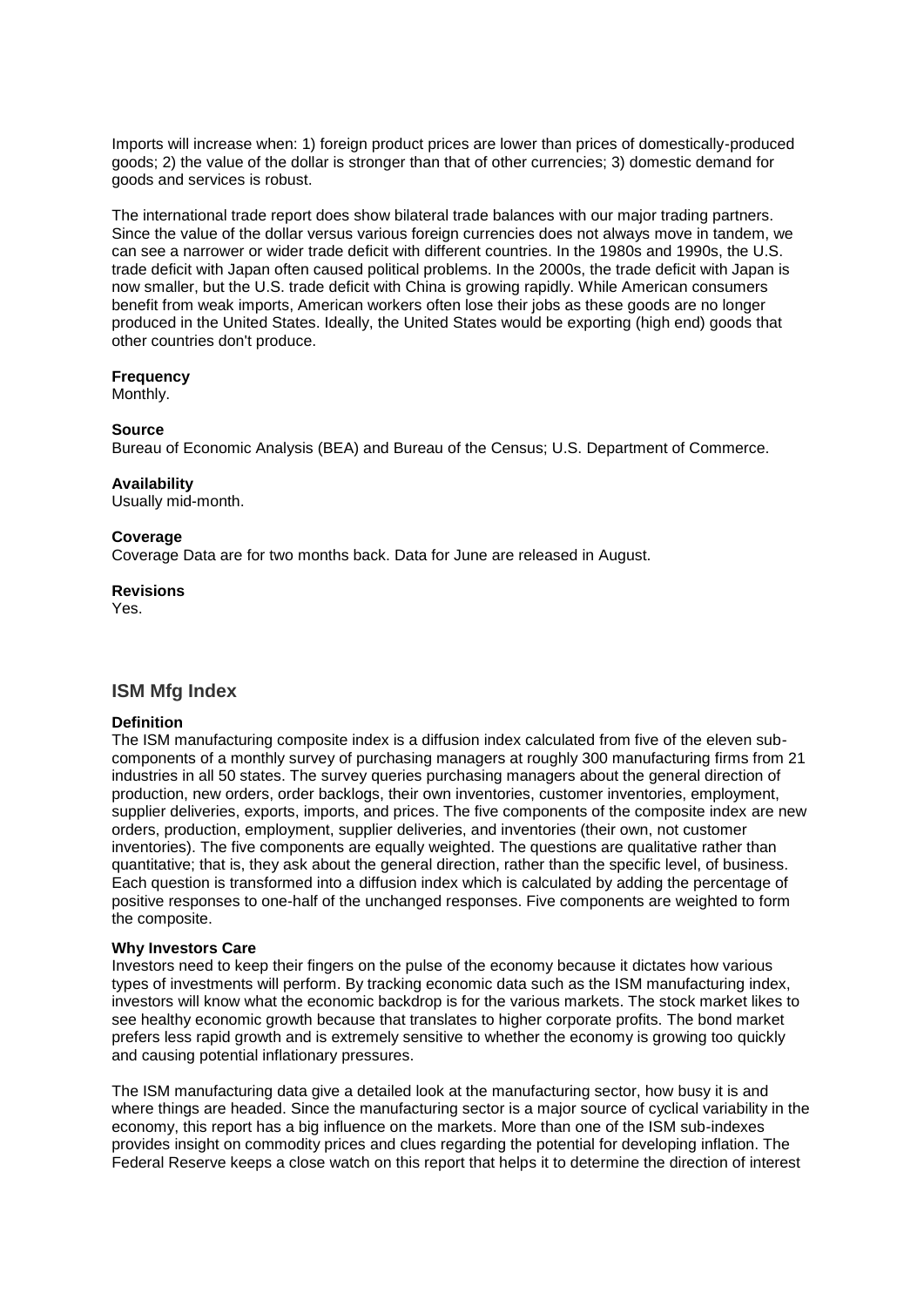rates when inflation signals are flashing in these data. As a result, the bond market is highly sensitive to this report.

#### **Importance**

The ISM manufacturing composite index indicates overall factory sector trends. The relevance of this indicator is enhanced by the fact that it is available very early in the month and not subject to revision.

#### **Interpretation**

The bond market will rally (fall) when the ISM manufacturing index is weaker (stronger) than expected. Equity markets prefer lower interest rates and could rally with the bond market. However, a healthy manufacturing sector, indicated by rising ISM index levels, bodes well for corporate earnings and is bullish for the stock market.

The level of the ISM manufacturing index indicates whether manufacturing and the overall economy are growing or declining. Historically, readings of 50 percent or above are associated with an expanding manufacturing sector and healthy GDP growth overall. Readings below 50 indicate a contracting manufacturing sector but overall GDP growth is still positive until the ISM index falls below 42.7. Readings in between these two levels suggest that manufacturing is declining while GDP is still growing but only very slowly.

In addition to the ISM manufacturing composite index, the various sub-components contain useful information about manufacturing activity. The production component is related to industrial production, new orders to durable goods orders, employment to factory payrolls, prices to producer prices, export orders to merchandise trade exports and import orders to merchandise imports.

Vendor (supplier) deliveries are a component of The Conference Board's index of leading indicators. The more slowly orders are filled and delivered, the stronger the economic growth and the greater the potential for inflation. When orders are filled quickly, it means that producers don't have as many to fill.

The ISM manufacturing composite index and its sub-components can be subject to some monthly volatility, making the three-month average of the monthly levels more indicative of the trend.

#### **Frequency**

Monthly.

#### **Source**

Institute for Supply Management.

#### **Availability**

The first business day of the month.

#### **Coverage**

Data are for the previous month. Data for June are released in July.

#### **Revisions**

No.

# **ISM Non-Mfg Index**

#### **Definition**

The non-manufacturing ISM surveys nearly 400 firms from 60 sectors across the United States, including agriculture, mining, construction, transportation, communications, wholesale trade and retail trade.

#### **Why Investors Care**

Investors need to keep their fingers on the pulse of the economy because it dictates how various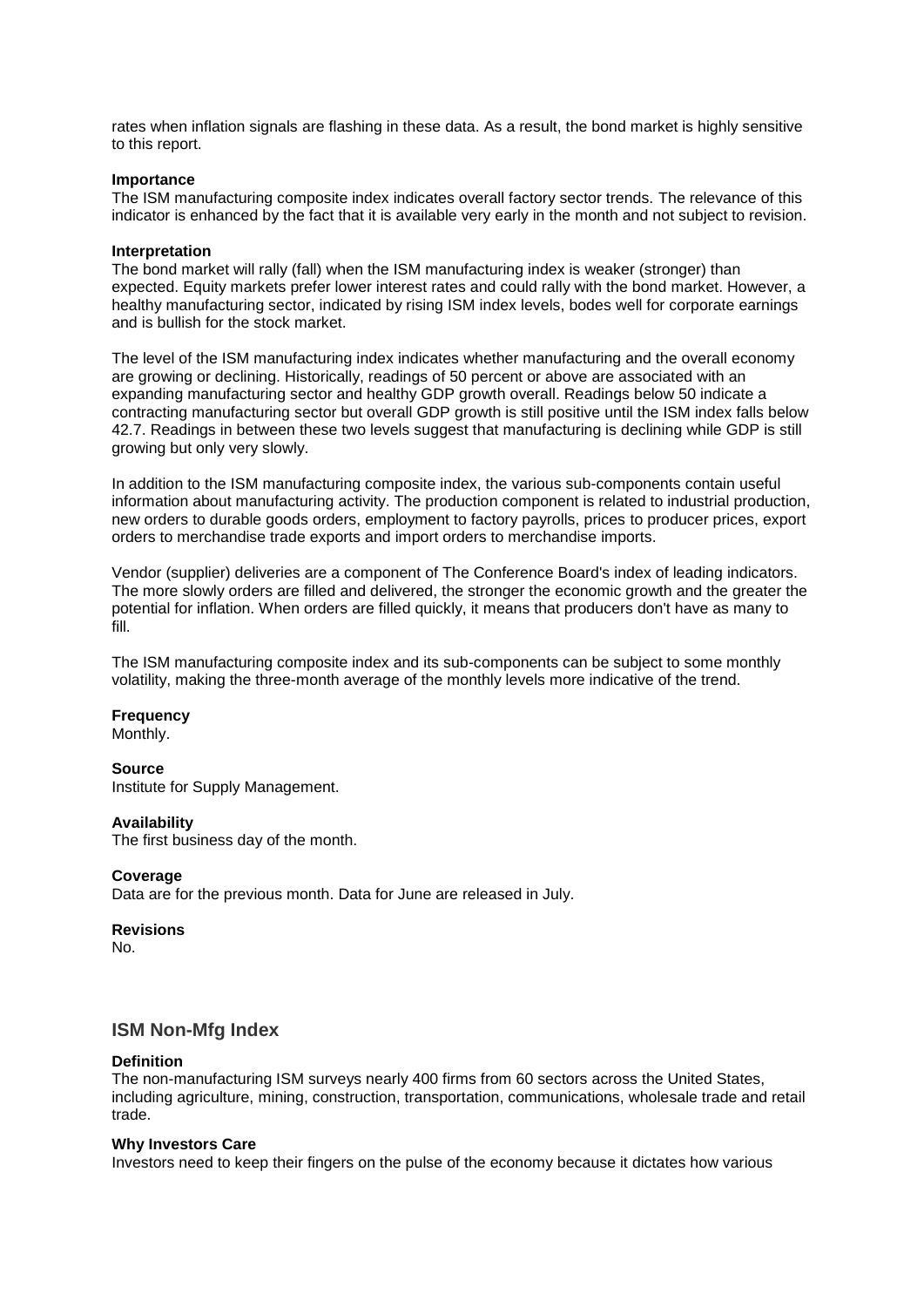types of investments will perform. By tracking economic data like the ISM non-manufacturing survey's composite index, investors will know what the economic backdrop is for the various markets. The nonmanufacturing composite index has four equally weighted components: business activity, new orders, employment, and supplier deliveries. The ISM did not begin publishing the composite index until the release for January 2008. Prior to 2008, markets focused on the business activity index. The stock market likes to see healthy economic growth because that translates to higher corporate profits. The bond market prefers less rapid growth and is extremely sensitive to whether the economy is growing too quickly-and causing potential inflationary pressures. While the ISM manufacturing index has a long history that dates to the 1940s, this relatively new report goes back to 1998.

## **Frequency**

Monthly.

## **Source**

Institute for Supply Management.

## **Availability**

The third business day of the month.

## **Coverage**

Data are for the previous month. Data for June are released in July.

**Revisions**

No.

# **Jobless Claims**

## **Definition**

New unemployment claims are compiled weekly to show the number of individuals who filed for unemployment insurance for the first time. An increasing (decreasing) trend suggests a deteriorating (improving) labor market. The four-week moving average of new claims smoothes out weekly volatility.

## **Why Investors Care**

Jobless claims are an easy way to gauge the strength of the job market. The fewer people filing for unemployment benefits, the more have jobs, and that tells investors a great deal about the economy. Nearly every job comes with an income that gives a household spending power. Spending greases the wheels of the economy and keeps it growing, so a stronger job market generates a healthier economy.

There's a downside to it, though. Unemployment claims, and therefore the number of job seekers, can fall to such a low level that businesses have a tough time finding new workers. They might have to pay overtime wages to current staff, use higher wages to lure people from other jobs, and in general spend more on labor costs because of a shortage of workers. This leads to wage inflation, which is bad news for the stock and bond markets. Federal Reserve officials are always on the look out for inflationary pressures.

By tracking the number of jobless claims, investors can gain a sense of how tight, or how loose, the job market is. If wage inflation threatens, it's a good bet that interest rates will rise, bond and stock prices will fall, and the only investors in a good mood will be the ones who tracked jobless claims and adjusted their portfolios to anticipate these events.

Just remember, the lower the number of unemployment claims, the stronger the job market, and vice versa.

## **Source**

Employment and Training Administration, U.S. Department of Labor.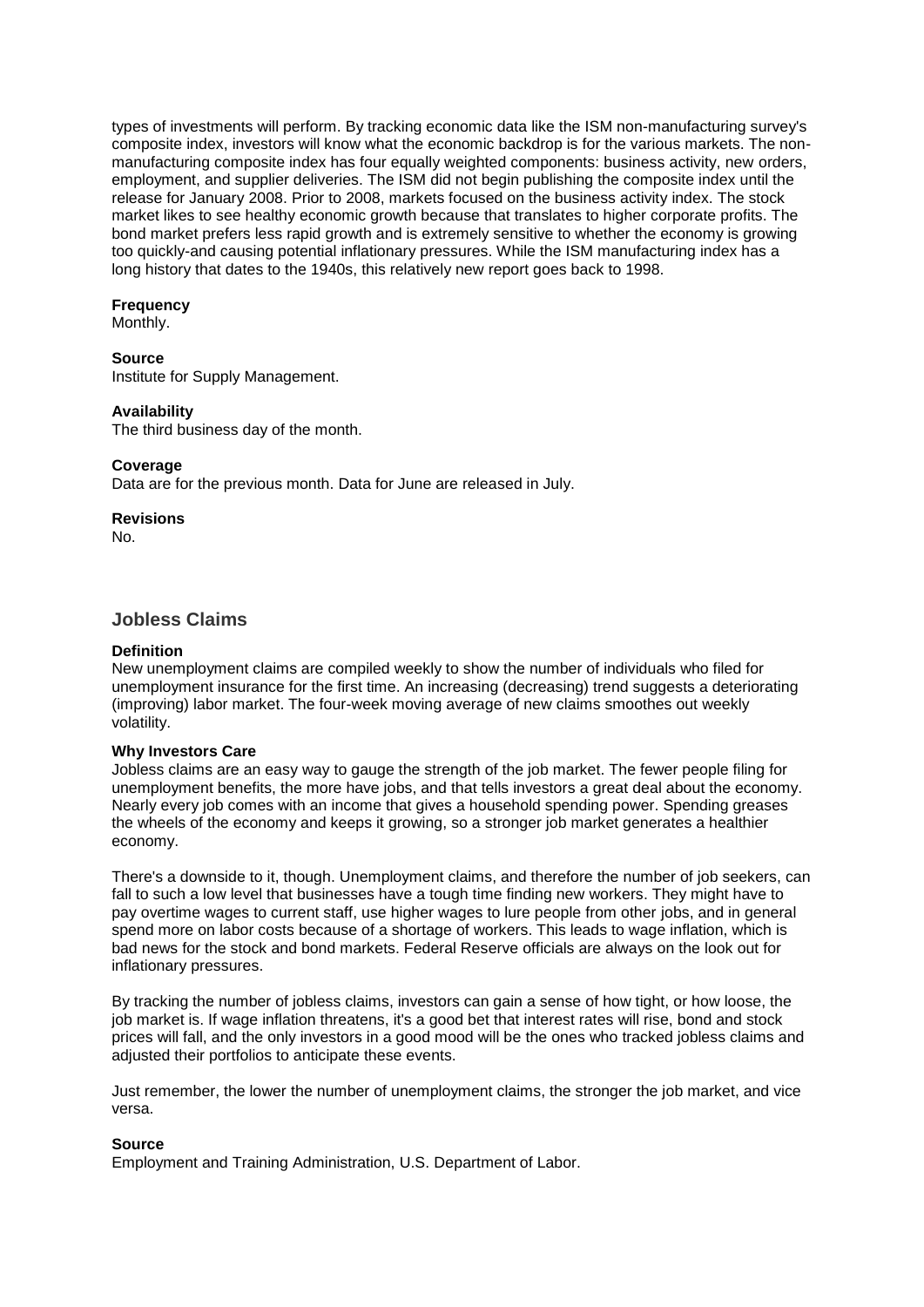**Availability**

Thursdays.

**Coverage** Week-ending Saturday before the release.

# **Revisions**

Yes.

**Frequency** Weekly

# **Leading Indicators**

# **Definition**

A composite index of ten economic indicators that should lead overall economic activity. This indicator was initially compiled by the Commerce Department but is now compiled and produced by The Conference Board. It has been revised many times in the past 30 years - particularly when it has not done a good job of predicting turning points.

# **Why Investors Care**

Investors need to keep their fingers on the pulse of the economy because it dictates how various types of investments will perform. By tracking economic data such as the index of leading indicators, investors will know what the economic backdrop is for the various markets. The stock market likes to see healthy economic growth because that translates to higher corporate profits. The bond market prefers less rapid growth and is extremely sensitive to whether the economy is growing too quicklyand causing potential inflationary pressures. The index of leading indicators is designed to predict turning points in the economy -- such as recessions and recoveries. More specifically, it was designed to lead the index of coincident indicators, also now published by The Conference Board. Investors like to see composite indexes because they tell an easy story, although they are not always as useful as they promise. The majority of the components of the leading indicators have been reported earlier in the month so that the composite index doesn't necessarily reveal new information about the economy. Bond investors tend to be less interested in this index than equity investors. Also, the non-financial media tends to give this index more press than it deserves.

# **Frequency**

**Monthly** 

**Source** The Conference Board.

**Availability**

Third week of the month.

# **Coverage**

Data are for the previous month. Data for June are released in July.

# **Revisions**

Yes.

# **New Home Sales**

# **Definition**

New home sales measure the number of newly constructed homes with a committed sale during the month. The level of new home sales indicates housing market trends and, in turn, economic momentum and consumer purchases of furniture and appliances.

# **Why Investors Care**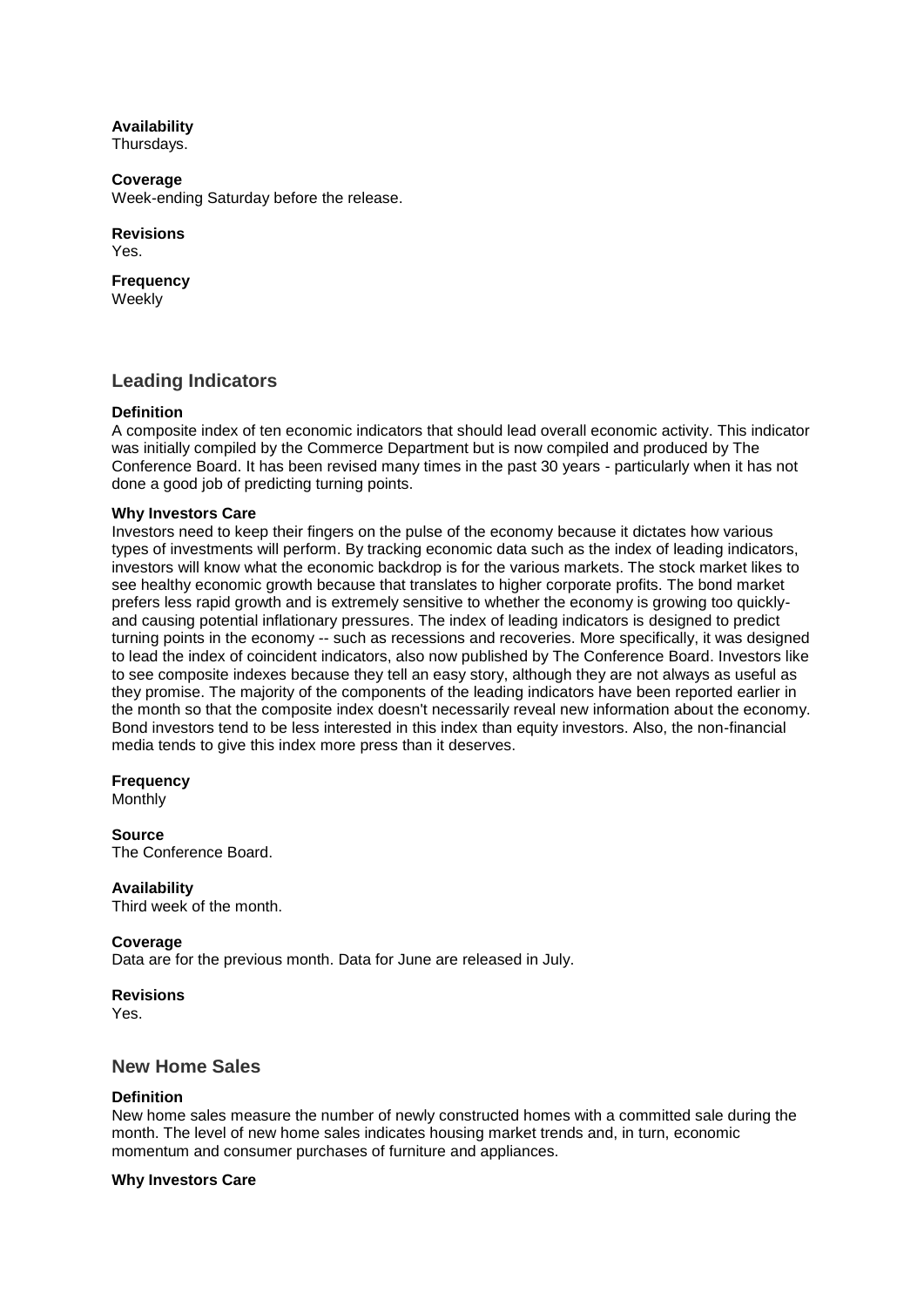This provides a gauge of not only the demand for housing, but the economic momentum. People have to be feeling pretty comfortable and confident in their own financial position to buy a house. Furthermore, this narrow piece of data has a powerful multiplier effect through the economy, and therefore across the markets and your investments. By tracking economic data such as new home sales, investors can gain specific investment ideas as well as broad guidance for managing a portfolio. Each time the construction of a new home begins, it translates to more construction jobs, and income which will be pumped back into the economy. Once the home is sold, it generates revenues for the home builder and the realtor. It brings a myriad of consumption opportunities for the buyer. Refrigerators, washers, dryers and furniture are just a few items new home buyers might purchase. The economic "ripple effect" can be substantial especially when you think a hundred thousand new households around the country are doing this every month. Since the economic backdrop is the most pervasive influence on financial markets, new home sales have a direct bearing on stocks, bonds and commodities. In a more specific sense, trends in the new home sales data carry valuable clues for the stocks of home builders, mortgage lenders and home furnishings companies.

# **Frequency**

Monthly.

# **Source**

U.S. Bureau of the Census, U.S. Commerce Department and the U.S. Department of Housing and Urban Development.

# **Availability**

Near the end of the month.

# **Coverage**

Data are for the previous month. Data for June are released in July.

**Revisions**

Yes.

# **Philadelphia Fed Survey**

## **Definition**

The general conditions index from this business outlook survey is a diffusion index of manufacturing conditions within the Philadelphia Federal Reserve district. This survey, widely followed as an indicator of manufacturing sector trends, is correlated with the ISM manufacturing index and the index of industrial production.

## **Why Investors Care**

Investors need to monitor the economy closely because it usually dictates how various types of investments will perform. By tracking economic data such as the Philly Fed survey, investors will know what the economic backdrop is for the various markets. The stock market likes to see healthy economic growth because that translates to higher corporate profits. The bond market prefers more moderate growth so that it won't lead to inflation. The Philly Fed survey gives a detailed look at the manufacturing sector, how busy it is and where things are headed. Since manufacturing is a major sector of the economy, this report has a big influence on market behavior. Some of the Philly Fed sub-indexes also provide insight on commodity prices and other clues on inflation. The bond market is highly sensitive to this report because it is released early in the month and is available before other important indicators.

**Frequency**

Monthly.

**Source**

Federal Reserve Bank of Philadelphia.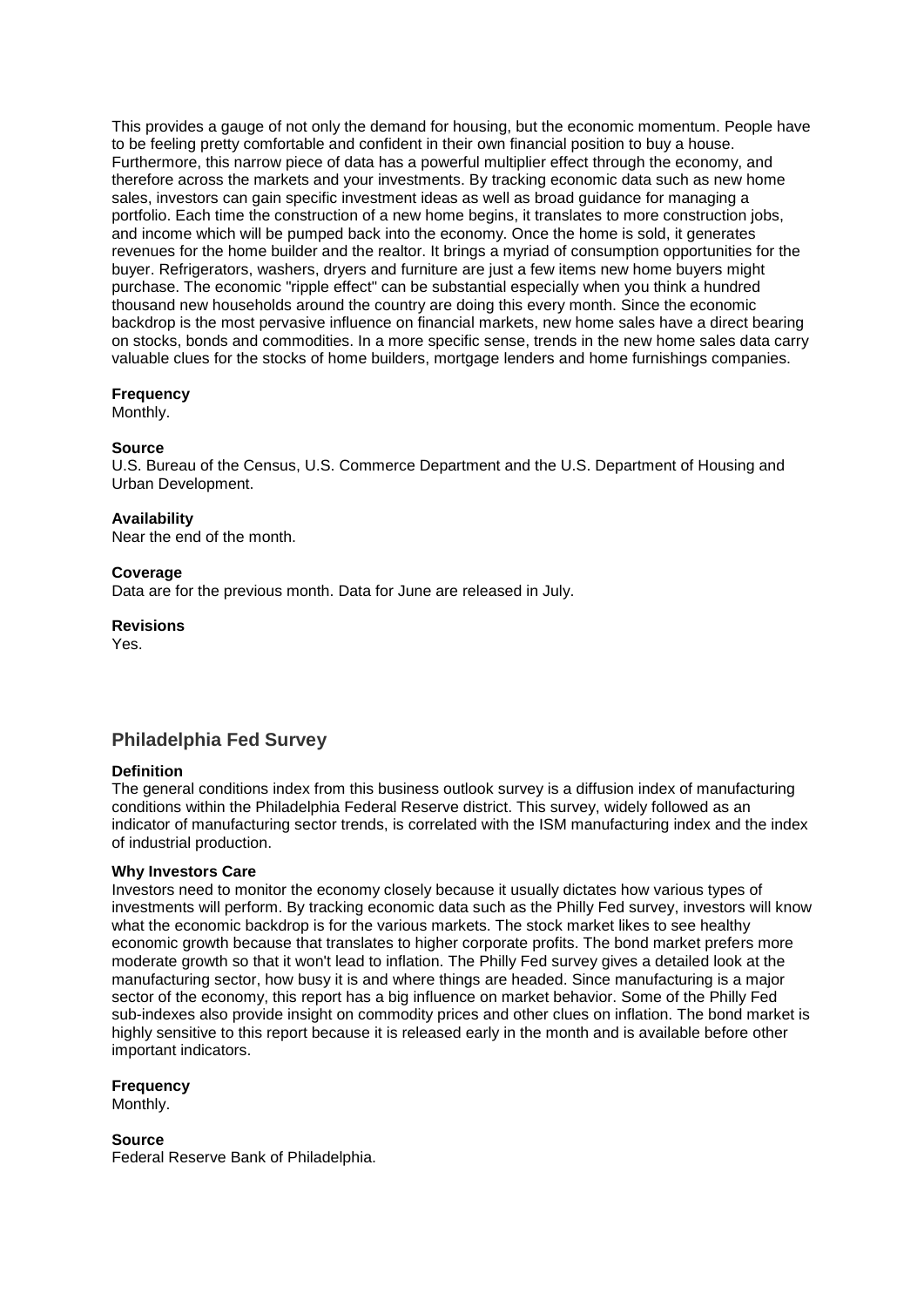## **Availability**

Third Thursday of each month.

#### **Coverage**

Data are for the same month as the release month. Data for June are released in June.

#### **Revisions**

No.

# **Producer Price Index**

## **Definition**

The Producer Price Index (PPI) is a measure of the average price level for a fixed basket of capital and consumer goods received by producers.

#### **Why Investors Care**

The PPI measures prices at the producer level before they are passed along to consumers. Since the producer price index measures prices of consumer goods and capital equipment, a portion of the inflation at the producer level gets passed through to the consumer price index (CPI). By tracking price pressures in the pipeline, investors can anticipate inflationary consequences in coming months.

While the CPI is the price index with the most impact in setting interest rates, the PPI provides significant information earlier in the production process. As a starting point, interest rates have an "inflation premium" and components for risk factors. A lender will want the money paid back from a loan to at least have the same purchasing power as when loaned. The interest rate at a minimum equals the inflation rate to maintain purchasing power and this generally is based on the CPI. Changes in inflation lead to changes in interest rates and, in turn, in equity prices.

The PPI comes in three versions: finished goods; intermediate supplies, materials & components; and crude materials that need further processing. The finished goods PPI is most often cited in the media. This index covers final products bought from producers by businesses to sell to consumers or to use for capital equipment.

The PPI is considered a precursor of both consumer price inflation and profits. If the prices paid to manufacturers increase, businesses are faced with either charging higher prices or they taking a cut in profits. The ability to pass along price increases depends on the strength and competitiveness of the marketplace.

Producer prices are more volatile than consumer prices. The CPI includes services components which are more stable than goods - and the PPI does not. Wages are a bigger share of the costs at the retail level than at the producer level. Commodity prices react more quickly to supply and demand. Volatility is higher earlier in the production chain. Food and energy prices are major sources of volatility, hence, the greater focus on the "core PPI" which excludes these two components.

The bond market rallies when the PPI decreases or posts only small increases, but bond prices fall when the PPI posts larger-than-expected gains. The equity market rallies with the bond market because low inflation promises low interest rates and is good for profits.

## **Importance**

The producer price index for finished goods is a major indicator of commodity prices in the manufacturing sector. These prices are more sensitive to supply and demand pressures than the more comprehensive consumer price index. Changes in the producer price index are considered a leading indicator for consumer price changes, although only a small portion of the PPI is directly connected to less than half of the CPI.

#### **Interpretation**

The bond market will rally when the PPI decreases or posts only small increases, but bond prices will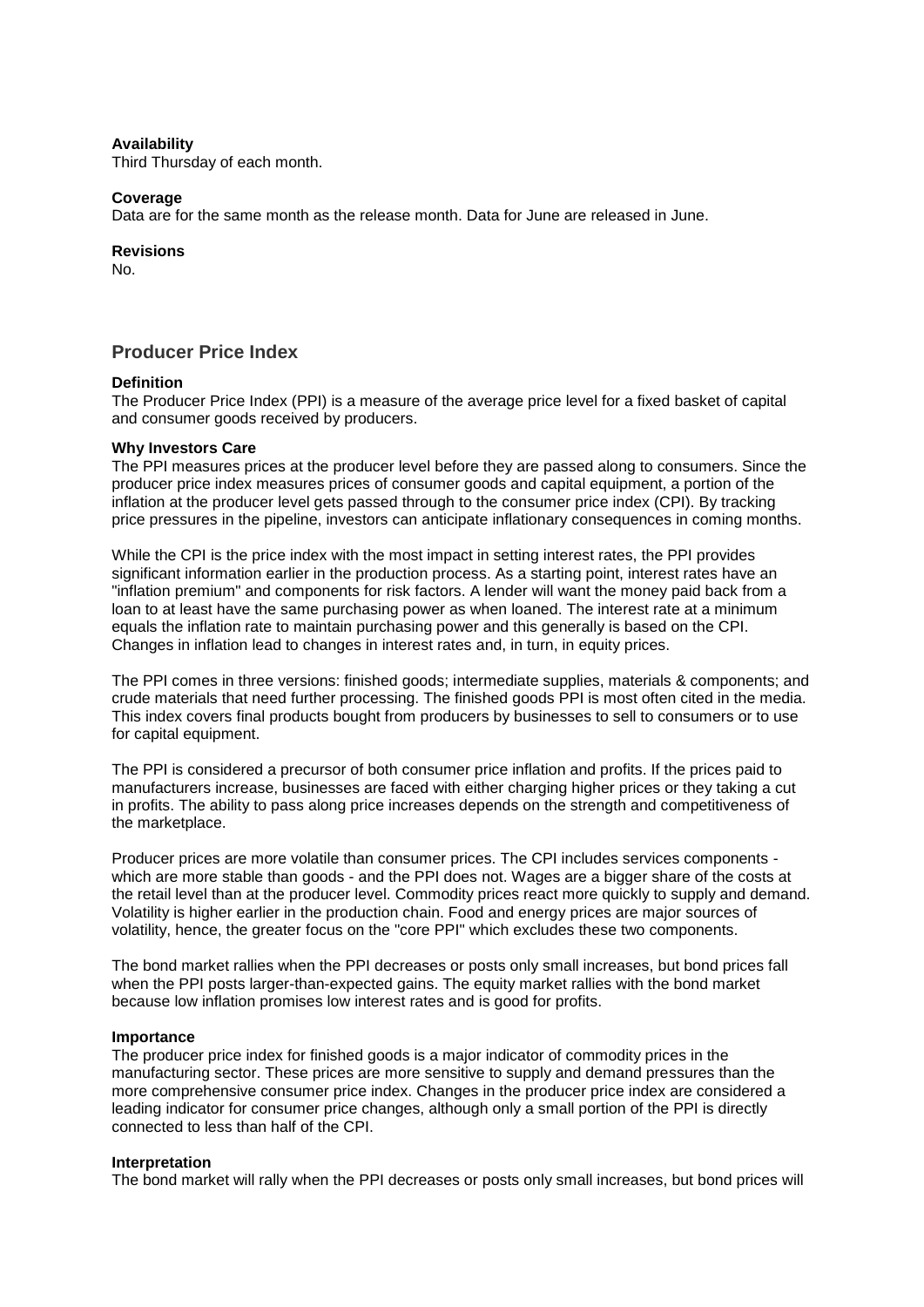fall when the PPI post larger-than-expected gains. The equity market rallies with the bond market because low inflation promises low interest rates and is good for profits.

Changes in the producer price index for finished goods are considered a precursor of consumer price inflation. If the prices that manufacturers pay for their raw materials rise, they would have to raise the prices that consumers pay for their finished goods in order to not decrease profit margins. Changes in the supply and demand for labor will affect wage changes with a delay because wages are institutionalized and contractual. However, commodity prices react more quickly to changes in supply and demand.

Commodity prices vary from month to month, but food and energy prices, which make up nearly onequarter of the PPI, are the major source of the volatility. Due to sharp movements in these two components, market players and economists have become accustomed to monitoring the PPI excluding food and energy. In shorthand, this is also referred to as the "core" PPI. (In reality, what can be more "core" than food and gasoline to consumers?)

The PPI for finished goods gets the most attention, but market players have turned to the PPI for intermediate materials and crude materials for early indications of inflation. The earlier the stage of processing, the more volatile the index.

#### **Frequency**

Monthly.

#### **Source**

Bureau of Labor Statistics (BLS), U.S. Department of Labor.

#### **Availability**

Around mid-month.

#### **Coverage**

Data are for one month prior to release month. Data for June are released in July.

#### **Revisions**

Yes.

# **Retail Sales**

#### **Definition**

Retail sales measure the total receipts at stores that sell durable and nondurable goods. Consumer spending accounts for two-thirds of GDP and is therefore a key element in economic growth.

# **Why Investors Care**

Consumer spending accounts for more than two-thirds of the economy, so if you know what consumers are up to, you'll have a pretty good handle on where the economy is headed. Needless to say, that's a big advantage for investors.

The pattern in consumer spending is often the foremost influence on stock and bond markets. For stocks, strong economic growth translates to healthy corporate profits and higher stock prices. For bonds, the focus is whether economic growth goes overboard and leads to inflation. Ideally, the economy walks that fine line between strong growth and excessive (inflationary) growth. Retail sales not only give you a sense of the big picture, but also the trends among different types of retailers. Perhaps auto sales are especially strong or apparel sales are showing exceptional weakness. These trends from the retail sales data can help you spot specific investment opportunities, without having to wait for a company's quarterly or annual report.

Balance was achieved through much of the nineties. For this reason alone, investors in the stock and bond markets enjoyed huge gains during the bull market of the 1990s. Retail sales growth did slow down in tandem with the equity market in 2000 and 2001, but then rebounded at a healthy pace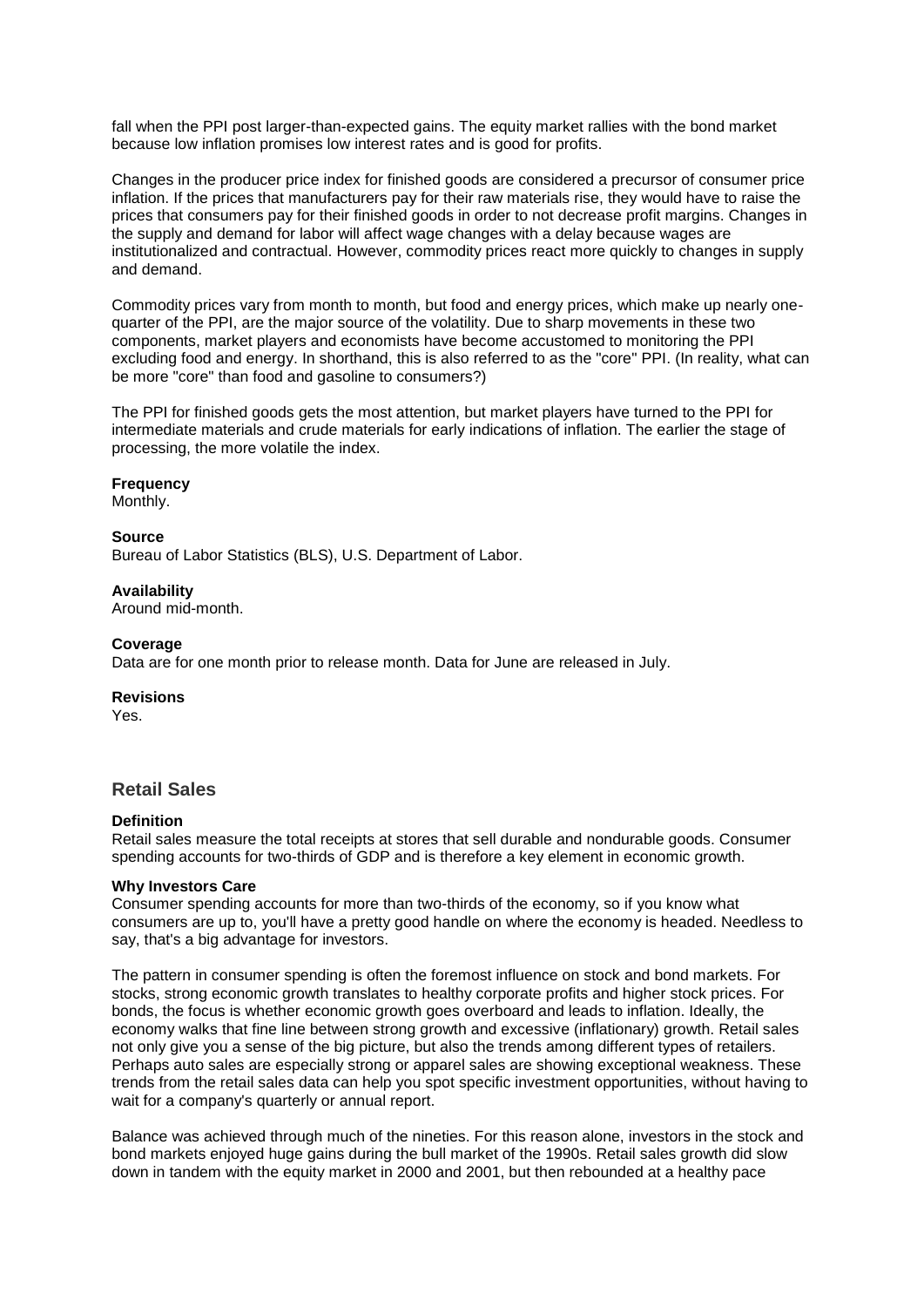between 2003 and 2005. By 2007, the credit crunch was well underway and starting to undermine growth in consumer spending. Later in 2008 and 2009, the rise in unemployment and loss of income during the recession also cut into retail sales.

#### **Importance**

Retail sales are a major indicator of consumer spending trends because they account for nearly onehalf of total consumer spending and approximately one-third of aggregate economic activity.

#### **Interpretation**

Strong retail sales are bearish for the bond market, but favorable for the stock market, particularly retail stocks. Sluggish retail sales could lead to a bond market rally, but will probably be bearish for the stock market.

Retail sales are subject to substantial month-to-month variability. In order to provide a more accurate picture of the consumer spending trend, follow the three-month moving average of the monthly percent changes or the year-over-year percent change. Retail sales are also subject to substantial monthly revisions, which makes it more difficult to discern the underlying trend. This problem underscores the need to monitor the moving average rather than just the latest one month of data.

In an attempt to avoid the more extreme volatility, economists and financial market participants monitor retail sales less autos (actually less auto dealers which include trucks, too.) Motor vehicle sales are excluded not because they are irrelevant, but because they fluctuate more than overall retail sales.

Watch for changes in food and energy prices which could affect two large components among nondurable goods stores: food stores and gasoline service stations. Large declines in food or energy prices could lead to declines in store sales which are due to price, not volume. This would mean that real sales were stronger than nominal dollar sales.

Since economic performance depend on real, rather than nominal growth rates, compare the trend growth rate in retail sales to that in the CPI for commodities.

# **Frequency**

Monthly.

#### **Source**

Bureau of the Census, U.S. Department of Commerce.

## **Availability**

Mid-month.

## **Coverage**

Data are for the previous month. Data for June are released in July.

#### **Revisions**

Yes.

# **10-Yr TIPS Auction**

#### **Definition**

The Treasury sells inflation-indexed securities, also known as TIPS, at regularly scheduled auctions. Competitive bids at these single-price auctions determine the interest rate paid on each issue, which remains fixed. A group of 17 securities dealers (as of June 18, 2009), known as primary dealers, are authorized and obligated to submit competitive tenders at Treasury auctions. Dealers can hold, resell, or trade the securities with other firms. The Treasury announces the amount, date and time of the 10 year TIPS auction four times a year: January, April, July and October. The 10-year TIPS are usually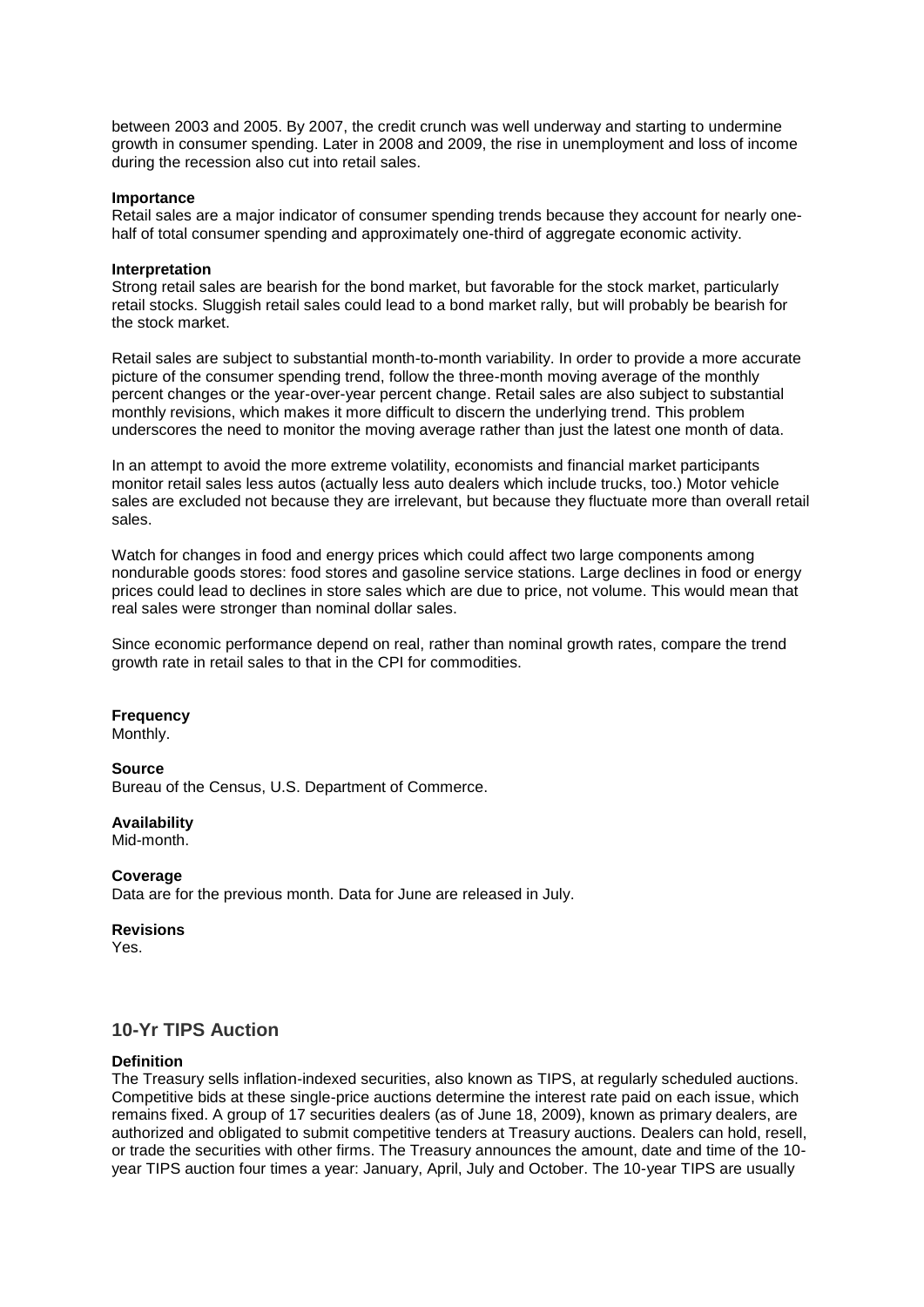announced at the beginning of January and July. The April and October announcement calls for a reopening of the previously issued security. In each of the aforementioned months, 10-year TIPS are auctioned in the second week of the month. These TIPS are issued on the 15th of the month; if it falls on a weekend or holiday, then they are issued (settled) on the next business day.

#### **Why Investors Care**

Individual investors can participate in Treasury auctions either through a securities dealer (brokerage firm) or via the Treasury Direct program, which saves on brokerage commissions. But brokers commissions are often nominal (especially with discount brokers), and using a broker does eliminate a lot of paper work and other administrative hassles. Brokers facilitate the purchases and sales of Treasuries in the secondary market, which is handy for buying Treasuries at times other than scheduled auctions or for maturities other than those offered by standard new issues.

Interest rates on Treasury securities are determined in the market; the Federal Reserve does not set them. However, bond investors are sensitive to Federal Reserve policy and thus market rates will mirror policy expectations. Usually, bond market players are forward-looking and this means that interest rates on Treasury securities will move in the direction of Fed policy with a lead. As a result, one is more likely to see rising interest rates on Treasury yields during an expansion (and falling yields during economic slowdowns) in advance of policy changes by the Federal Reserve.

TIPS, inflation-indexed securities, are designed to shield investors from inflation-risk. The principal is adjusted for inflation. Instead of getting back your initial investment of \$1,000, for instance, you would get \$1,000 plus an additional amount tied to the inflation rate. Since there is no inflation premium on the interest rate, interest payments (and yields attached to the TIPS) are lower than for regular Treasury securities. Economists and policymakers consider the differential between yields on 10-year TIPS and regular 10-year notes to be a proxy for investors' estimate of inflation expectations.

# **Primer on Treasuries**

Treasury securities, Treasuries, U.S. government bonds, T-bonds, T-notes, and T-bills all refer to the same type of security: debt obligations of the United States. Maturity refers to the length of the loan to the government. TIPS, which were first offered in 1998, have had maturities of 5, 10, 20 or 30 years (the last 30-year offering was in 2001). Treasury notes have maturities from 2 to 10 years (2-, 3-, 5-, 7- and 10-year notes are most common). Since 2008, the Treasury ruled that all securities it issues now have minimum denominations of \$100 and must be purchased in increments of \$100.

#### **How TIPS work**

The principal amount of the security is adjusted for inflation and is paid at maturity. Securities are redeemed at the greater of their inflation-adjusted principal or par amount at original issue. Interest payments, which are taxable like other Treasuries, are issued twice a year and are based on the inflation-adjusted principal at the time of payment. The index for measuring the rate of inflation is the non-seasonally adjusted U.S. City Average All Items Consumer Price Index for All Urban Consumers published each month by the Bureau of Labor Statistics. If this index is materially changed, the Treasury will substitute an alternative index.

You pay \$1,000 for a TIPS note and receive interest payments every six months based on the inflation-adjusted principal at the time of payment. If the coupon is 3% and the rate of inflation, for instance, stays at 3%, you get \$30 every six months for a total of \$60 per year. When the note matures in 10 years, you get back the greater of the inflation-adjusted principal or the \$1,000 par amount at original issue.

#### **Investment Profile**

Treasuries offer a measure of security unmatched by other investments - the U.S. government guarantees the initial investment (the principal) and the interest payments. With regular Treasury securities, inflation may erode the value of both the principal and interest payments. But TIPS offer an additional level of security, protecting the investor from an onset of inflation. When TIPS are resold in the secondary market, their price could be substantially more or less than the face value. Price fluctuations in the secondary market are based on the economic environment, inflation expectations, Federal Reserve policy, and simple forces of supply and demand. Opportunity risk refers to what could have been earned had the money been invested elsewhere.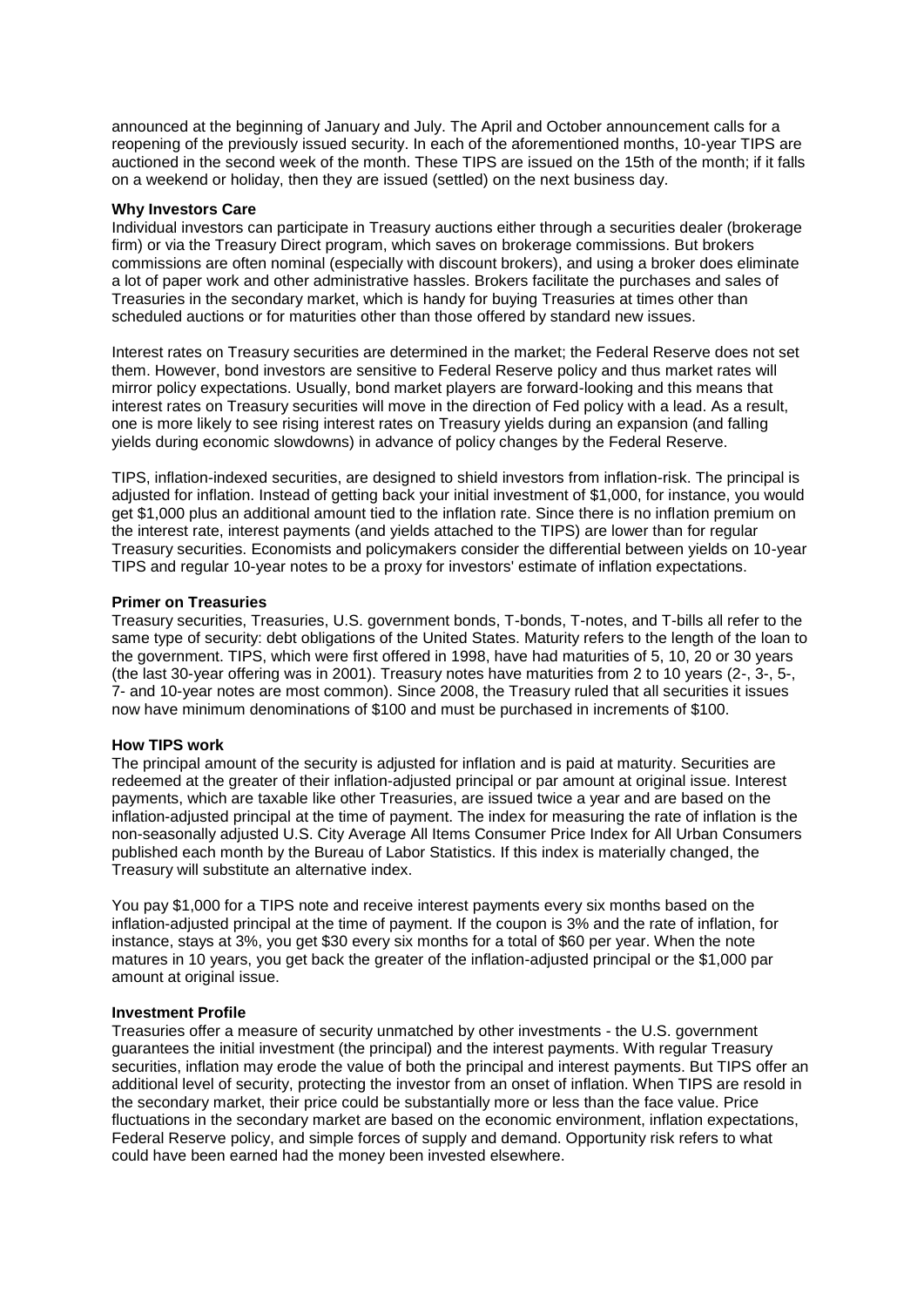Important note: Accrued interest relating to inflation gain, is not paid out until maturity, however, the individual is required to pay federal income taxes on this amount. That's why many financial advisors suggest that these securities be purchased for tax-deferred retirement accounts.

## **Frequency**

Four times a year

## **Source**

U.S. Department of the Treasury

## **Availability**

As per Treasury schedule

# **10-Yr Note Announcement**

## **Definition**

Treasury notes are sold at regularly scheduled public auctions. The competitive bids at these auctions determine the interest rate paid on each Treasury note issue. A group of 17 securities dealers (as of June 18, 2009), known as primary dealers, are authorized and obligated to submit competitive tenders at Treasury auctions. Dealers can hold, resell, or trade the securities with other firms. The Treasury announces the amount, date and time of the 10-year note auction monthly. The 10-year notes are announced around the first week of the month and then auctioned the following week. Generally, the 10-year notes are issued (settled) on the 15th of the month, unless it falls on a weekend or holiday, and then they are issued on the next business day. (Department of the Treasury)

## **Why Investors Care**

Individual investors can participate in Treasury auctions either through a securities dealer (brokerage firm) or via the Treasury Direct program, which saves on brokerage commissions. But brokers commissions are often nominal (especially with discount brokers), and using a broker does eliminate a lot of paper work and other administrative hassles. Brokers facilitate the purchases and sales of Treasuries in the secondary market, which is handy for buying Treasuries at times other than scheduled auctions or for maturities other than those offered by standard new issues.

Interest rates on Treasury securities are determined in the market; the Federal Reserve does not set them. However, bond investors are sensitive to Federal Reserve policy and thus market rates will mirror policy expectations. Usually, bond market players are forward-looking and this means that interest rates on Treasury securities will move in the direction of Fed policy with a lead. As a result, one is more likely to see rising interest rates on Treasury yields during an expansion (and falling yields during economic slowdowns) in advance of policy changes by the Federal Reserve.

## **Primer on Treasuries**

Treasury securities, Treasuries, U.S. government bonds, T-bonds, T-notes, and T-bills all refer to the same type of security: debt obligations of the United States. Maturity refers to the length of the loan to the government. Treasury notes have maturities from 2 to 10 years (2-, 3-, 5-, 7- and 10-year notes are most common). Since 2008, the Treasury ruled that all securities it issues now have minimum denominations of \$100 and must be purchased in increments of \$100.

## **How notes work**

You pay \$1,000 for a note. You receive interest payments every six months based on the coupon rate. If the rate is 6%, you get \$30 every six months for a total of \$60/year. When the note matures in ten years, you get back the original investment of \$1,000, called the principal.

## **Investment Profile**

Treasuries offer a measure of security unmatched by other investments - the U.S. government guarantees the initial investment (the principal) and interest payments. When Treasuries are resold in the secondary market, their prices are often significantly different than their face value since prices in the secondary market fluctuate based on the economic environment, inflation expectations, Federal Reserve policy, and simple forces of supply and demand. If a Treasury security is held to maturity,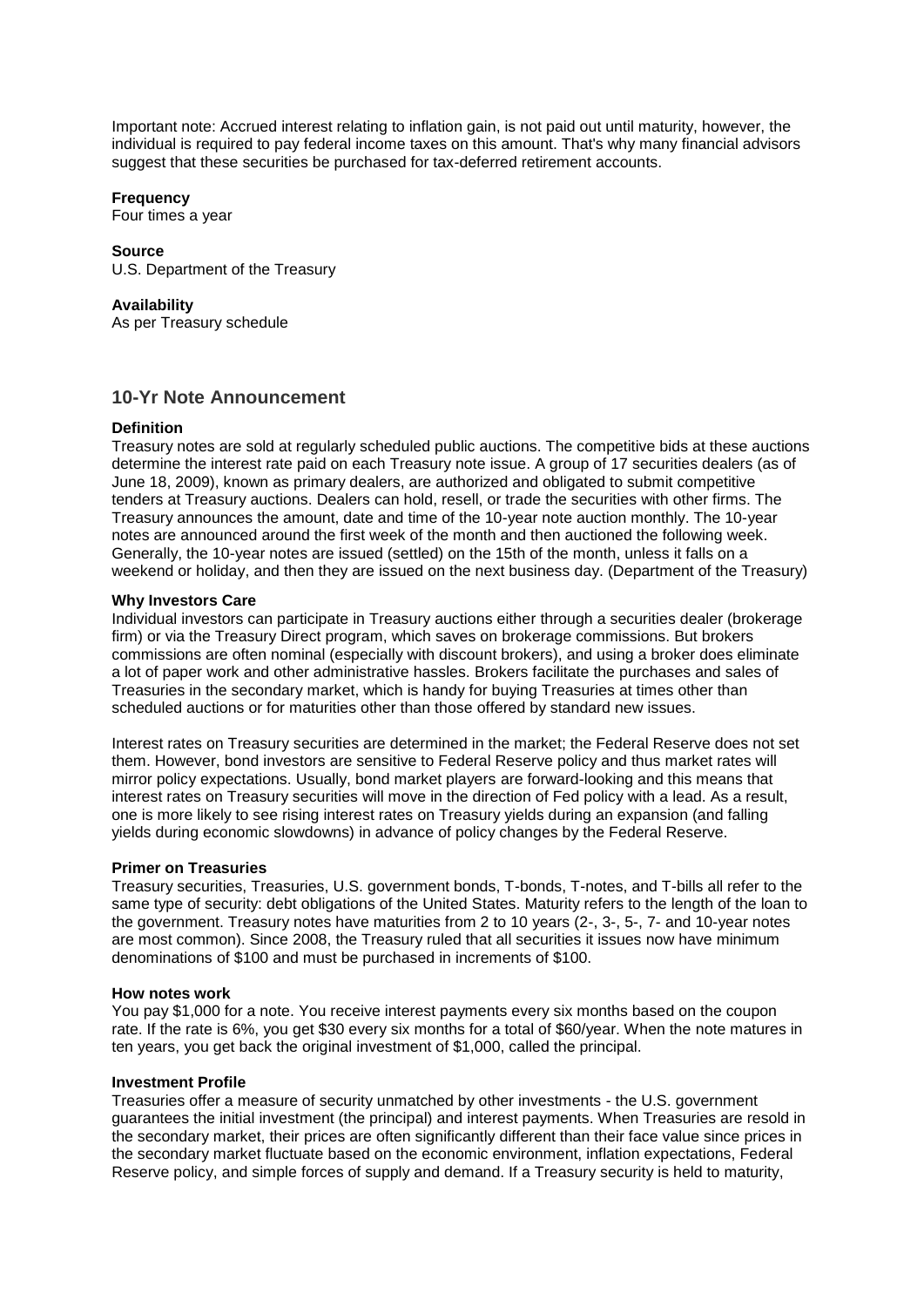inflation and opportunity risks remain. Inflation erodes the value of both the principal and interest payments. Opportunity risk refers to what could have been earned had the money been invested elsewhere.

# **Frequency**

**Monthly** 

# **Source**

U.S. Department of the Treasury

#### **Availability**

Monthly as per Treasury schedule

# **10-Yr Note Auction**

# **Definition**

Treasury notes are sold at regularly scheduled public auctions. The competitive bids at these auctions determine the interest rate paid on each Treasury note issue. A group of 17 securities dealers (as of June 18, 2009), known as primary dealers, are authorized and obligated to submit competitive tenders at Treasury auctions. Dealers can hold, resell, or trade the securities with other firms. The Treasury announces the amount, date and time of the 10-year note auction monthly. The 10-year notes are announced around the first week of the month and then auctioned the following week. Generally, the 10-year notes are issued (settled) on the 15th of the month, unless it falls on a weekend or holiday, and then they are issued on the next business day. (Department of the Treasury)

## **Why Investors Care**

Individual investors can participate in Treasury auctions either through a securities dealer (brokerage firm) or via the Treasury Direct program, which saves on brokerage commissions. But brokers commissions are often nominal (especially with discount brokers), and using a broker does eliminate a lot of paper work and other administrative hassles. Brokers facilitate the purchases and sales of Treasuries in the secondary market, which is handy for buying Treasuries at times other than scheduled auctions or for maturities other than those offered by standard new issues.

Interest rates on Treasury securities are determined in the market; the Federal Reserve does not set them. However, bond investors are sensitive to Federal Reserve policy and thus market rates will mirror policy expectations. Usually, bond market players are forward-looking and this means that interest rates on Treasury securities will move in the direction of Fed policy with a lead. As a result, one is more likely to see rising interest rates on Treasury yields during an expansion (and falling yields during economic slowdowns) in advance of policy changes by the Federal Reserve.

## **Primer on Treasuries**

Treasury securities, Treasuries, U.S. government bonds, T-bonds, T-notes, and T-bills all refer to the same type of security: debt obligations of the United States. Maturity refers to the length of the loan to the government. Treasury notes have maturities from 2 to 10 years (2-, 3-, 5-, 7- and 10-year notes are most common). Since 2008, the Treasury ruled that all securities it issues now have minimum denominations of \$100 and must be purchased in increments of \$100.

## **How notes work**

You pay \$1,000 for a note. You receive interest payments every six months based on the coupon rate. If the rate is 6%, you get \$30 every six months for a total of \$60/year. When the note matures in ten years, you get back the original investment of \$1,000, called the principal.

# **Investment Profile**

Treasuries offer a measure of security unmatched by other investments - the U.S. government guarantees the initial investment (the principal) and interest payments. When Treasuries are resold in the secondary market, their prices are often significantly different than their face value since prices in the secondary market fluctuate based on the economic environment, inflation expectations, Federal